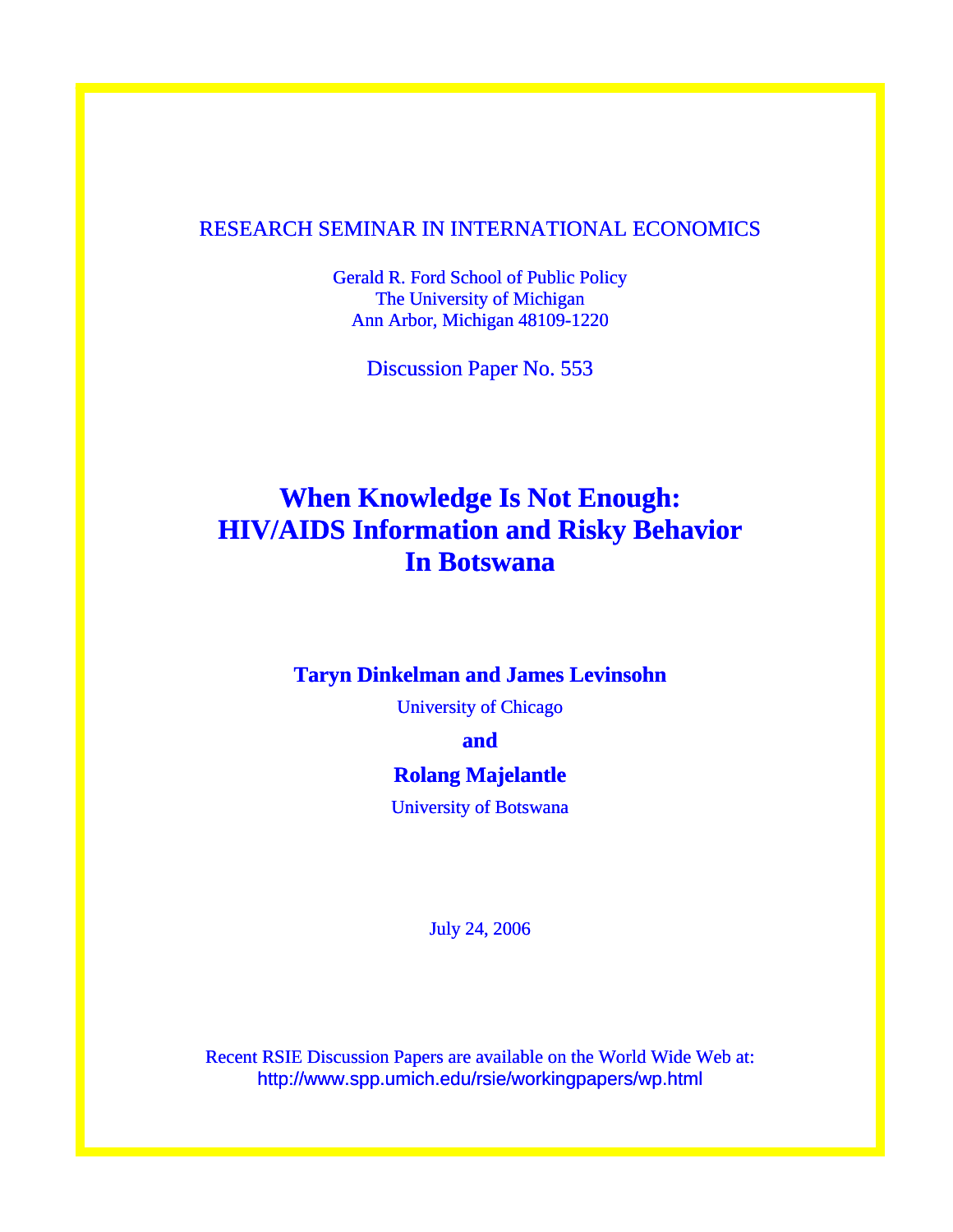#### NBER WORKING PAPER SERIES

#### WHEN KNOWLEDGE IS NOT ENOUGH: HIV/AIDS INFORMATION AND RISKY BEHAVIOR IN BOTSWANA

Taryn Dinkelman James Levinsohn Rolang Majelantle

Working Paper 12418 http://www.nber.org/papers/w12418

NATIONAL BUREAU OF ECONOMIC RESEARCH 1050 Massachusetts Avenue Cambridge, MA 02138 July 2006

Levinsohn gratefully acknowledges support from the National Institute for Child Health and Human Development (NICHD). Zoe McLaren, Jee-Yeon Kim, and Stella Binkevich provided exemplary research assistance. The authors are grateful to Ms. Anna Majelantle, Director of the Central Statistics Office of the Ministry of Finance and Development Planning of Botswana for data access. Thanks to Rachel Snow and Nicoli Natrass for helpful comments. The views expressed herein are those of the author(s) and do not necessarily reflect the views of the National Bureau of Economic Research.

©2006 by Taryn Dinkelman, James Levinsohn and Rolang Majelantle. All rights reserved. Short sections of text, not to exceed two paragraphs, may be quoted without explicit permission provided that full credit, including © notice, is given to the source.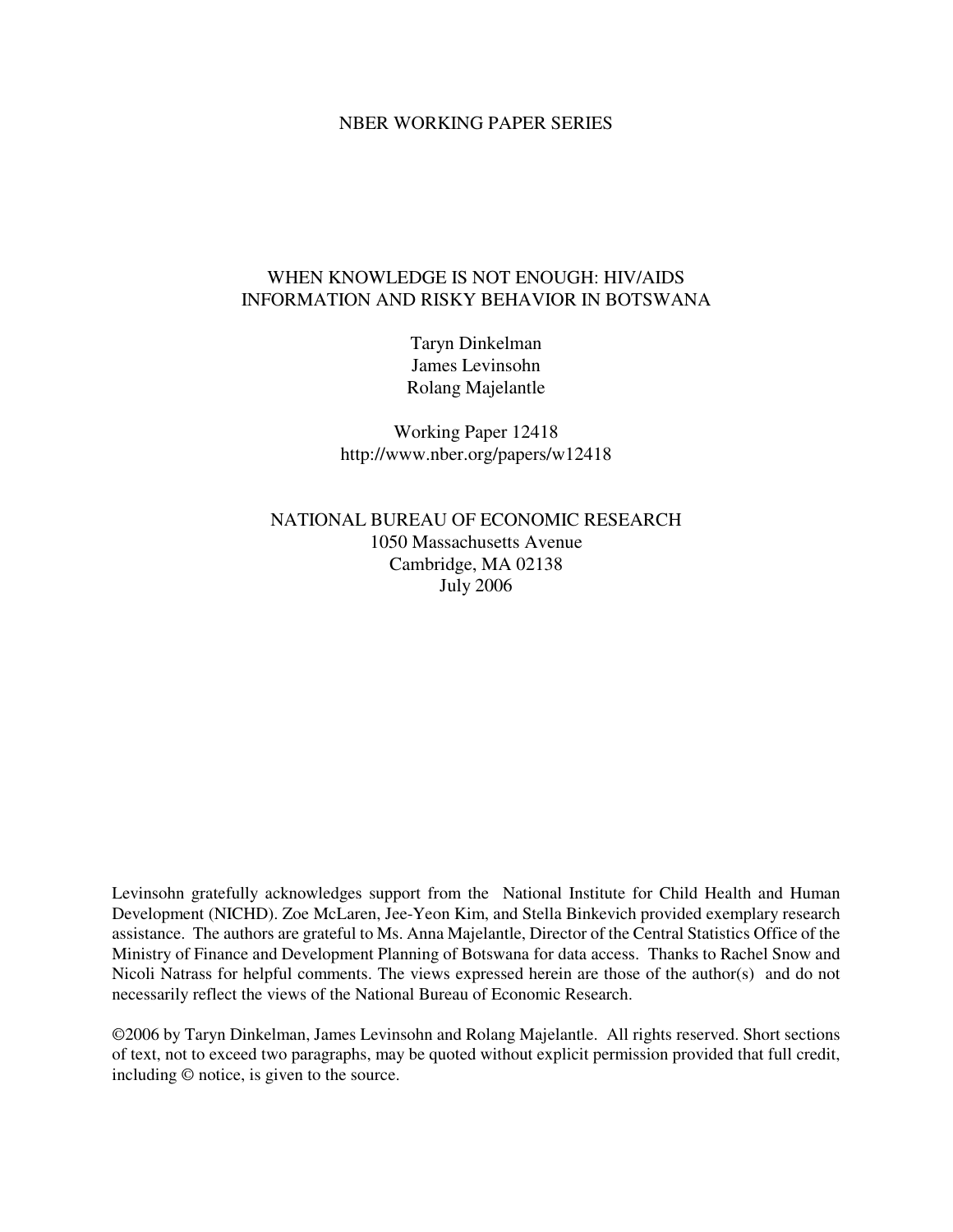When Knowledge is not Enough: HIV/AIDS Information and Risky Behavior in Botswana Taryn Dinkelman, James Levinsohn and Rolang Majelantle NBER Working Paper No. 12418 July 2006 JEL No. I18, O10

#### **ABSTRACT**

The spread of the HIV/AIDS epidemic is still fueled by ignorance in many parts of the world. Filling in knowledge gaps, particularly between men and women, is considered key to preventing future infections and to reducing female vulnerabilities to the disease. However, such knowledge is arguably only a necessary condition for targeting these objectives. In this paper, we describe the extent to which HIV/AIDS knowledge is correlated with less risky sexual behavior. We ask: even when there are no substantial knowledge gaps between men and women, do we still observe sex-specific differentials in sexual behavior that would increase vulnerability to infection? We use data from two recent household surveys in Botswana to address this question. We show that even when men and women have very similar types of knowledge, they have different probabilities of reporting safe sex. Our findings are consistent with the existence of non-informational barriers to behavioral change, some of which appear to be sex-specific. The descriptive exercise in this paper suggests that it may be overly optimistic to hope for reductions in risky behavior through the channel of HIV-information provision alone.

James A. Levinsohn Department of Economics University of Michigan Ann Arbor, MI 48109-1220 and NBER jamesl@umich.edu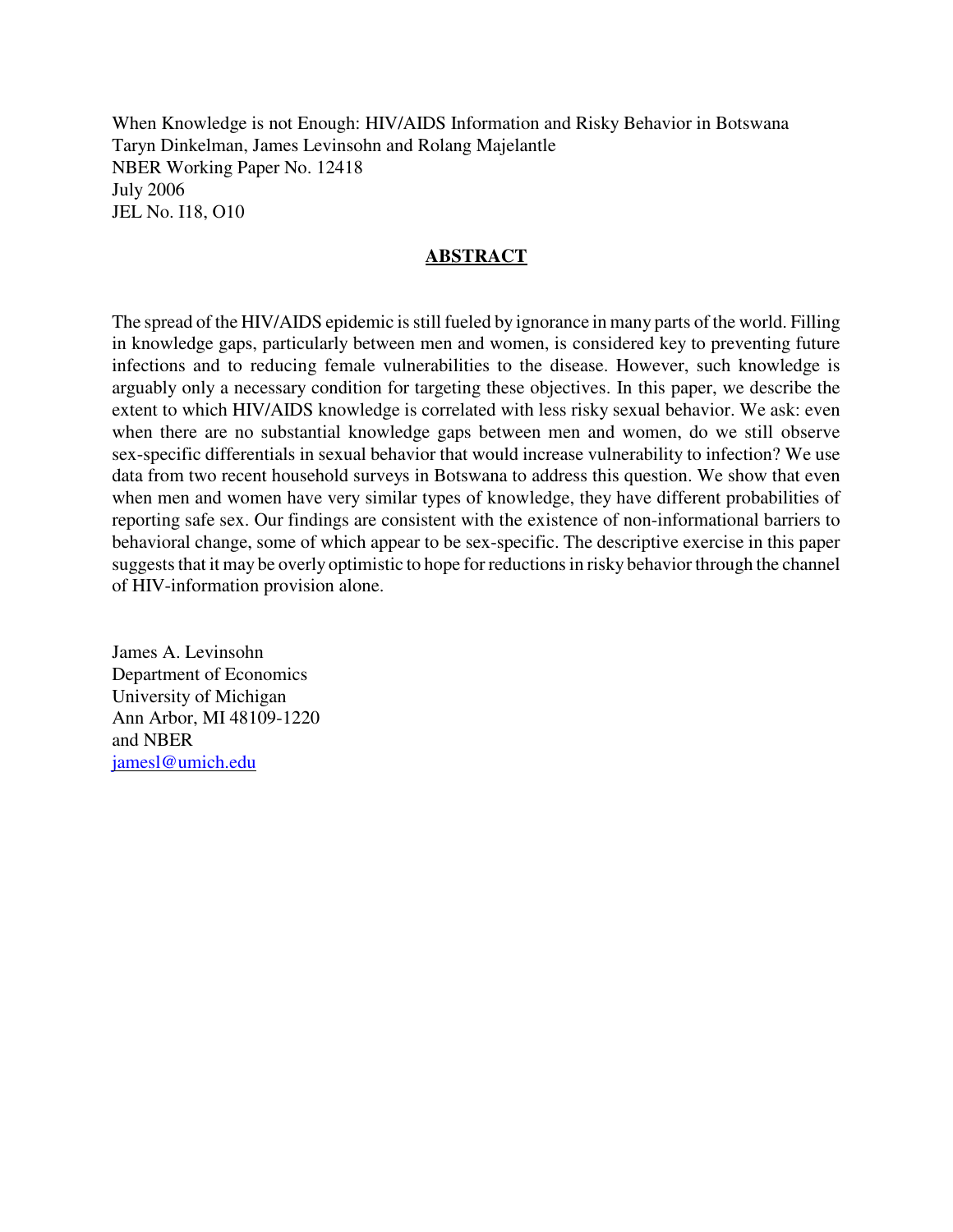# When knowledge is not enough: HIV/AIDS information and risky behavior in Botswana

Taryn Dinkelman Department of Economics University of Michigan

James Levinsohn <sup>∗</sup> Ford School of Public Policy University of Michigan and NBER

Rolang Majelantle Department of Population Studies University of Botswana

July 24, 2006

### 1 Introduction

In many parts of the world, the spread of the HIV epidemic is still fueled by ignorance. This lack of knowledge is often unequally distributed in the population. A recent UNAIDS AIDS Update Report (2005) notes that: "Data from 35 of the 48 countries in sub-Saharan Africa show that, on average, young men were 20% more likely to have correct knowledge about HIV than young women."<sup>1</sup> Filling in this knowledge gap is considered key in the fight against HIV and in efforts to reduce the vulnerability of women and girls.

Despite the consensus that information and education about the disease are a critical part of any HIV/AIDS intervention (See discussion in chapter 2 of UNAIDS and UNIFEM (2004).), it is not clear what effects to expect from such information campaigns, particularly for women. Knowledge is arguably only a necessary condition for reducing the rate of new infections. The public health literature has often highlighted the role of non-biological factors that may increase HIV transmis-

<sup>∗</sup>Levinsohn gratefully acknowledges support from the National Institute for Child Health and Human Development (NICHD). Zoe McLaren, Jee-Yeon Kim, and Stella Binkevich provided exemplary research assistance. The authors are grateful to Ms. Anna Majelantle, Director of the Central Statistics Office of the Ministry of Finance and Development Planning of Botswana for data access. Thanks to Rachel Snow and Nicoli Natrass for helpful comments.

<sup>1</sup>See UNAIDS/WHO AIDS epidemic update: December 2005 available at: http://www.unaids.org/epi/2005/doc/EPIupdate2005 html en/epi05 05 en.htm. (Accessed June 12, 2006.)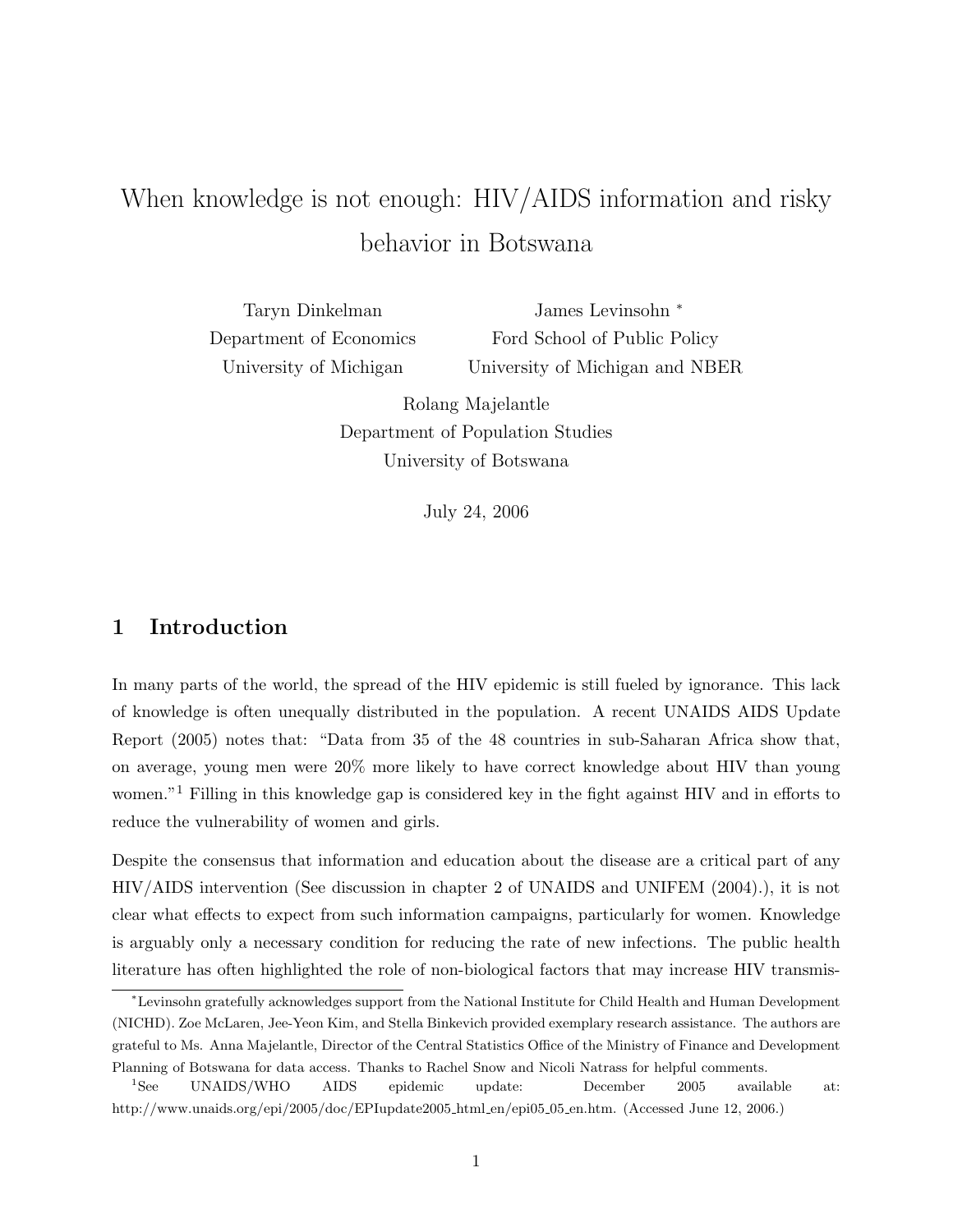sion rates particularly for women: MacPhail, Williams and Campbell (2002) discuss social factors contributing to heightened vulnerability of young women, and Farmer (1996) discusses some of the structural barriers of poverty which prevent reductions in risky behavior for women. UNAIDS and UNIFEM (2004) notes that differences in bargaining power in high poverty, low education and high gender inequality environments mean that insufficient knowledge may not be the only barrier to protecting oneself.

In this paper, we use new data from a national household survey in Botswana to describe what happens when men and women actually do have the same information about HIV/AIDS. First, we document how Botswana is unusual compared to many other African countries. The country has one of the most advanced HIV epidemics on the continent. We also show that HIV/AIDS awareness is high in Botswana, and the distribution of information is relatively equal across men and women. For some types of information, women are even more likely to know correct facts. Part of this is certainly the result of well-established national information, education and communication (IEC) policies, on which we provide details below. Second, we exploit this unique context of equal information to ask: do men and women still report differences in behaviors associated with lower HIV transmission risks? We use simple logit models to describe how information, demographics and risk profiles of partners relate to the probability of using condoms, and how this relationship differs by sex. We do not focus on differences in HIV prevalence across sexes in this paper since current prevalence rates are a function of past behaviors. Instead, we concentrate on the relationship between current levels of HIV information and current behaviors that may contribute to future HIV prevalence rates.

We cannot measure the causal impact of information on behavior using the solely cross-sectional data available in Botswana. This is because we cannot observe sex-specific changes in sexual behaviors after an exogenous change in HIV-relevant information, nor can we argue that the national IEC campaigns randomly reached some segments of the population by 2004 and not others. However, cross-sectional correlations still provide insights into possible barriers to behavioral change in a country in which HIV knowledge is widespread and not significantly different between men and women. The results from our logit models of condom use indicate that even when men and women have very similar types of knowledge, they do not have the same probabilities of reporting protective behaviors. Much of the gap appears to be made up by sex differences in the likelihood of condom use with more risky partners, conditional on HIV information. Furthermore, when encounters involve alcohol, condom use is significantly less likely for both men and women conditional on knowing how HIV is transmitted and protected against. These findings are consistent with the existence of non-informational barriers to behavioral change, some of which appear to be sex-specific.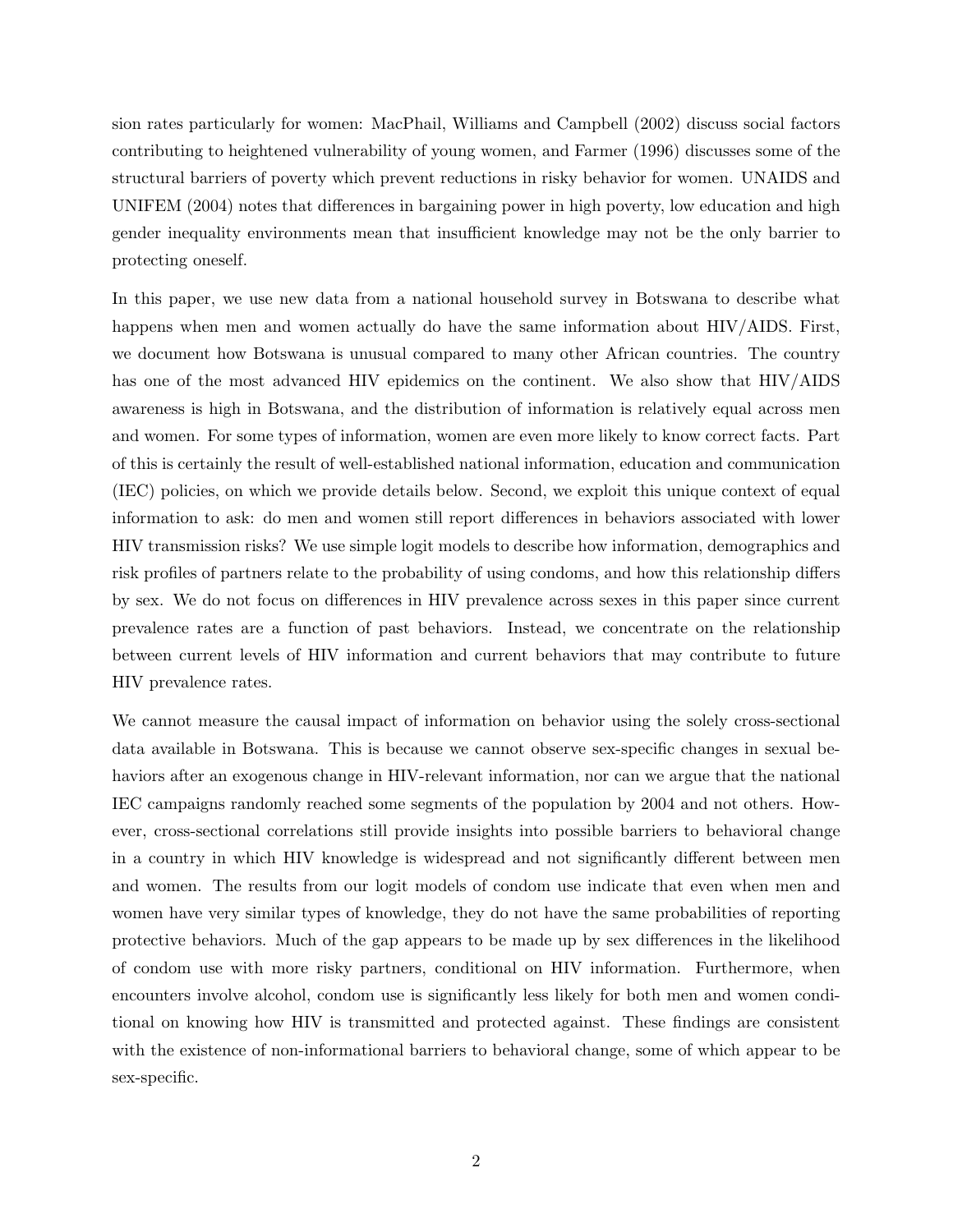Overall, our descriptive analysis suggests that public health information campaigns that are successful at reaching the masses may alone not be successful in combatting the disease. We conclude that more detailed work is needed to understand why HIV knowledge is not protection, and that this work would benefit from focussing on (1) how men and women are differently able to negotiate condom use with more risky partners, and (2) the relationship between alcohol use and risky sexual behavior.

The paper proceeds as follows. Section 2 provides some broad background on HIV/AIDS knowledge in Africa and Section 3 describes the data that we use. Section 4 outlines the Botswana information and education campaigns and presents descriptive statistics of the sample. Section 5 describes the HIV knowledge of different sub-groups in Botswana in 2004 and relates this knowledge to prior information gaps measured in a 2001 survey as well as to levels of HIV knowledge in other African countries. Section 6 contains the simple logit models measuring the correlations between information and reported sexual behavior. Section 7 concludes.

## 2 HIV/AIDS knowledge in Africa

Many public health studies have tried to measure the causal effect of HIV information on risk behaviors. These studies generally compare reported behaviors from groups of people who are exposed to HIV information to those who are not. For the most part, these treatment-control studies are conducted on small community-based samples, and focus on face-to-face provision of information or counseling.<sup>2</sup> There are other data more suited to describing the national distribution of HIV knowledge, but less able to answer the causal question of how does information change behavior.

Much of what is known about the extent of HIV/AIDS knowledge at the population level in Africa comes from analysis of several nationally representative Demographic Health Surveys (DHS) <sup>3</sup> Although the DHS are designed to capture fertility and family planning data, more recent waves include questions on HIV-related knowledge and behaviors. Several robust patterns about HIV knowledge emerge from these data. These include: i) Men tend to have better knowledge of HIV

 $2^2$ For example, see Kamb, Fishbein, Douglas and et al (1998) and Coates, Counseling and Group (2000). In the Kamb, Fishbein, Douglas and et al paper, 5758 individuals who approached STD clinics for testing were randomly assigned to interactive HIV/STD counseling or didactic prevention messages. Behavioral questionnaires and STD tests were administered at baseline and 4 subsequent rounds. In the Coates, Counseling and Group paper, 3706 eligible study participants were solicited through the local media and directly by the staff associated with the project and randomly assigned to VCT or more general health information. Reports on sexual behavior as well as HIV tests were taken at baseline and follow-up.

<sup>3</sup>See Gersovitz (2005)and Glick and Sahn (2005) for two recent surveys of DHS data from a set of East and West African countries. The only southern African country included in the analysis is Zambia.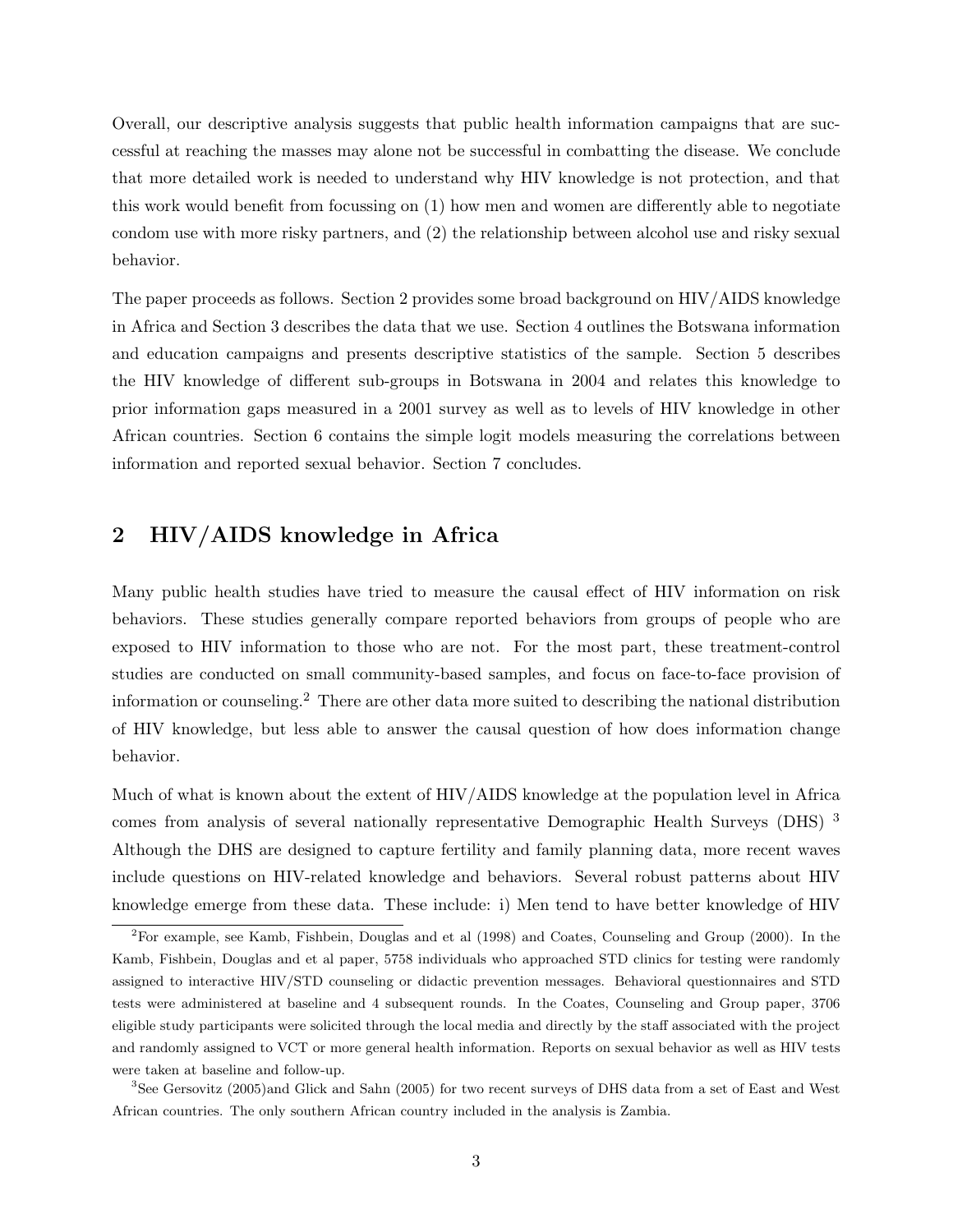prevention methods than women; ii) Urban residents tend to have better knowledge about HIV than do their rural counterparts, but this gap has often fallen (slightly) over time; iii) HIV knowledge is strongly positively correlated with education; and iv) Older cohorts tend to have better information about the disease than do the under-20 cohorts. One explanation offered for these patterns is that they are the result of different sub-samples having differential costs of acquiring HIV-related information. For example, the opportunity cost of listening to the radio is lower for the stay-athome elderly while urban residents may be more readily exposed to billboards and to condoms in many public buildings. However, it is not altogether clear from these studies why, conditional on urban area, age and education levels, women are often still less likely to have HIV information than men.

While general awareness of HIV/AIDS appears almost universal in all of the countries surveyed in the DHS<sup>4</sup> , there is evidence of very low levels of understanding of some key HIV prevention methods. Table 1 reproduces some of the data on HIV knowledge from the DHS for a range of African countries.<sup>5</sup> Only 70 percent of urban women of childbearing age in Burkina Faso in 2003 report knowing that using condoms can reduce the risk of infection. Corresponding percentages for Kenya (2003) are 69 percent and for Nigeria (2003) are 58 percent. Knowledge is somewhat higher for urban women in Tanzania (72 percent in 1999) and Zambia (80 percent in 2001). Knowledge of mother to child transmission is very low in Nigeria and Burkina Faso. The one key point to notice in that table is that for most of the columns, men are more likely to report correct knowledge than women– in some cases this gap is 20 percentage points.

In most of the countries surveyed in this literature, the HIV/AIDS epidemic is far less prevalent than it is in Botswana. Estimated prevalence for the population aged 15-49 in the relevant DHS is 1.8% for Burkina Faso, 2.2% for Ghana, 7% in Tanzania and 15.6% in Zambia. Below, we describe how Botswana compares with these countries on HIV knowledge and knowledge gaps. In particular, columns (2) and (3) of table 1 will stand in contrast to the corresponding data we present on Botswana.

#### 3 The data

We use data from two waves of the Botswana AIDS Impact Survey to examine information and behavior: BAIS-1 (2001) and BAIS-2 (2004).<sup>6</sup> The sampling frame for BAIS-1 was the 1991

<sup>&</sup>lt;sup>4</sup>In most countries, upwards of 70% of the DHS samples of adult women report that they have heard of HIV/AIDS. <sup>5</sup>Summary statistics are taken from the MeasureDHS HIV/AIDS Survey Indicators Database at http://www.measuredhs.com. MeasureDHS is the organization that conducts all of the DHS, sometimes in collaboration with national governments.

<sup>&</sup>lt;sup>6</sup>A third wave is planned for 2009.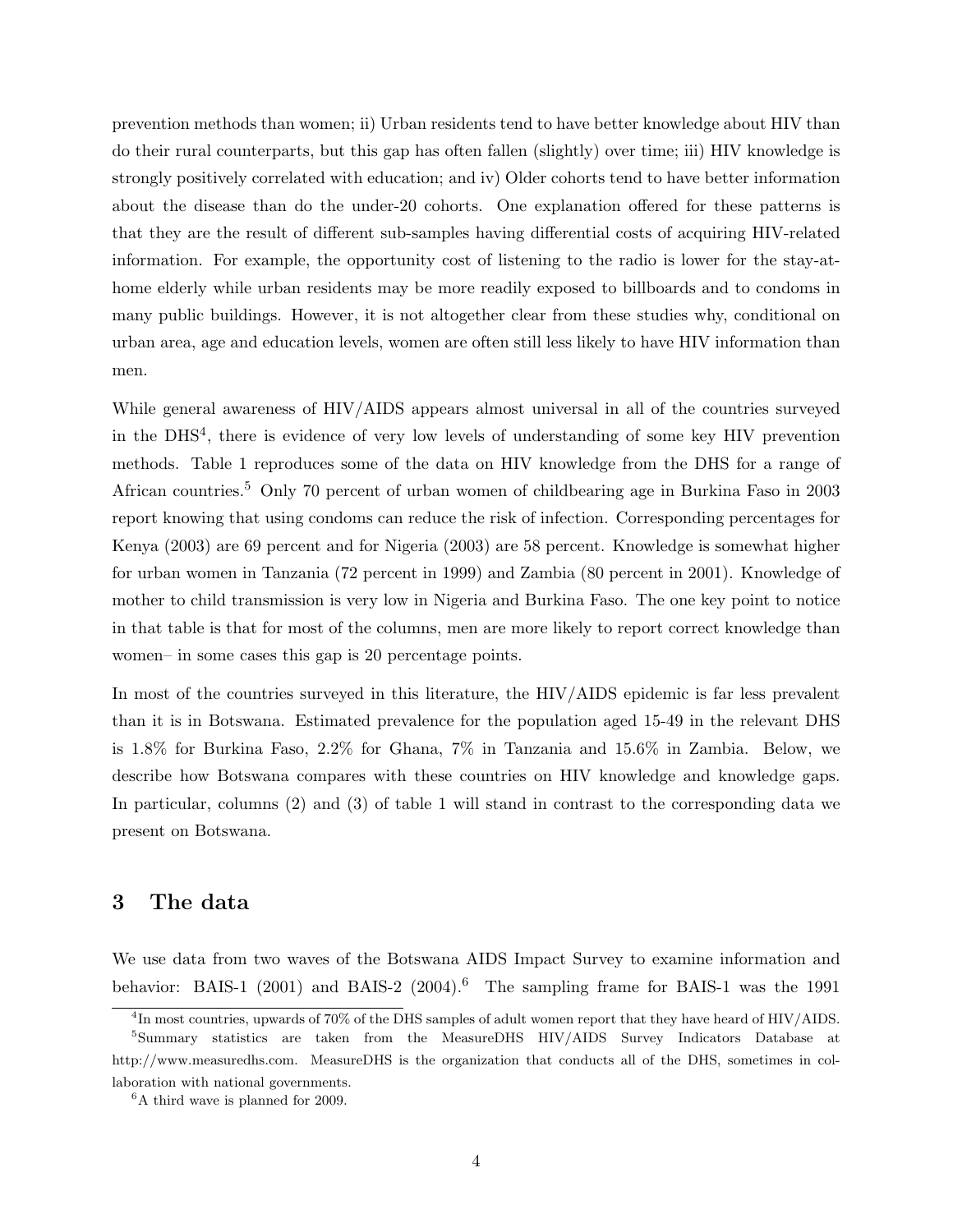Botswana Census and the sampling frame for BAIS-2 was the Botswana 2001 Census. Each wave was designed to be nationally representative. Since the samples were re-drawn for each survey, BAIS-1 and BAIS-2 constitute two independent cross-sections of data.

BAIS-1 was conducted by the Botswana government's Central Statistics Office between January 18 and March 5, 2001. Data were collected at three levels: from individuals, from households and from community leaders. <sup>7</sup> BAIS-1 was designed to provide a benchmark against which future levels of knowledge and reported behaviors could be measured.

This survey interviewed 7751 individuals in 1782 households. Household-level questionnaires collected demographic details about each household member and information on how households have been affected by HIV/AIDS (illnesses and deaths within the household). The individual-level questionnaire was only administered to consenting individuals aged 10 to 64 years of age. Due to the sensitive nature of the survey, individuals within a household answered the questionnaire privately.

In the individual survey, respondents were asked questions about their own sexual histories, details about their sexual partners, as well as questions about their knowledge of the transmission methods of HIV/AIDS, modes of protection against the disease and attitudes towards people living with HIV/AIDS. The set of questions regarding the three most recent sexual partners in the last 12 months are particularly detailed, and enable us to differentiate between more and less risky types of partnerships when we analyze condom use below.<sup>8</sup>

In 2004, BAIS-2 was collected. The survey was in the field from February 2004 through August 2004. As with BAIS-1, there were individual-level, household-level, and community-level survey instruments. Although the individual-level and household-level survey instruments in BAIS-2 are not identical to those in BAIS-1, there is a great deal of overlap.

One difference between the two samples is their size. Having treated BAIS-1 as a first-pass, BAIS-2 was more ambitious in scope and size. BAIS-2 surveyed 28,500 individuals in 7594 households, out of a total population of under 2 million people. An HIV survey in the U.S. of comparable relative size would need to include over three and a half million respondents. In addition to a larger sample size, the list of questions asked was expanded beyond those in BAIS-1. We use both waves of BAIS to describe information gaps over time, but focus on BAIS-2 to analyze the correlation between information and behavior. <sup>9</sup>

<sup>&</sup>lt;sup>7</sup>The purpose of the survey was to provide "information for assessing the HIV/AIDS intervention programs." Office(2001)

<sup>&</sup>lt;sup>8</sup>The Appendix contains a list of the information and partnership questions that we used from each survey.

 $9$ We believe we are the first to use these data for research purposes. At this time (June 2006), neither data set is in the public domain.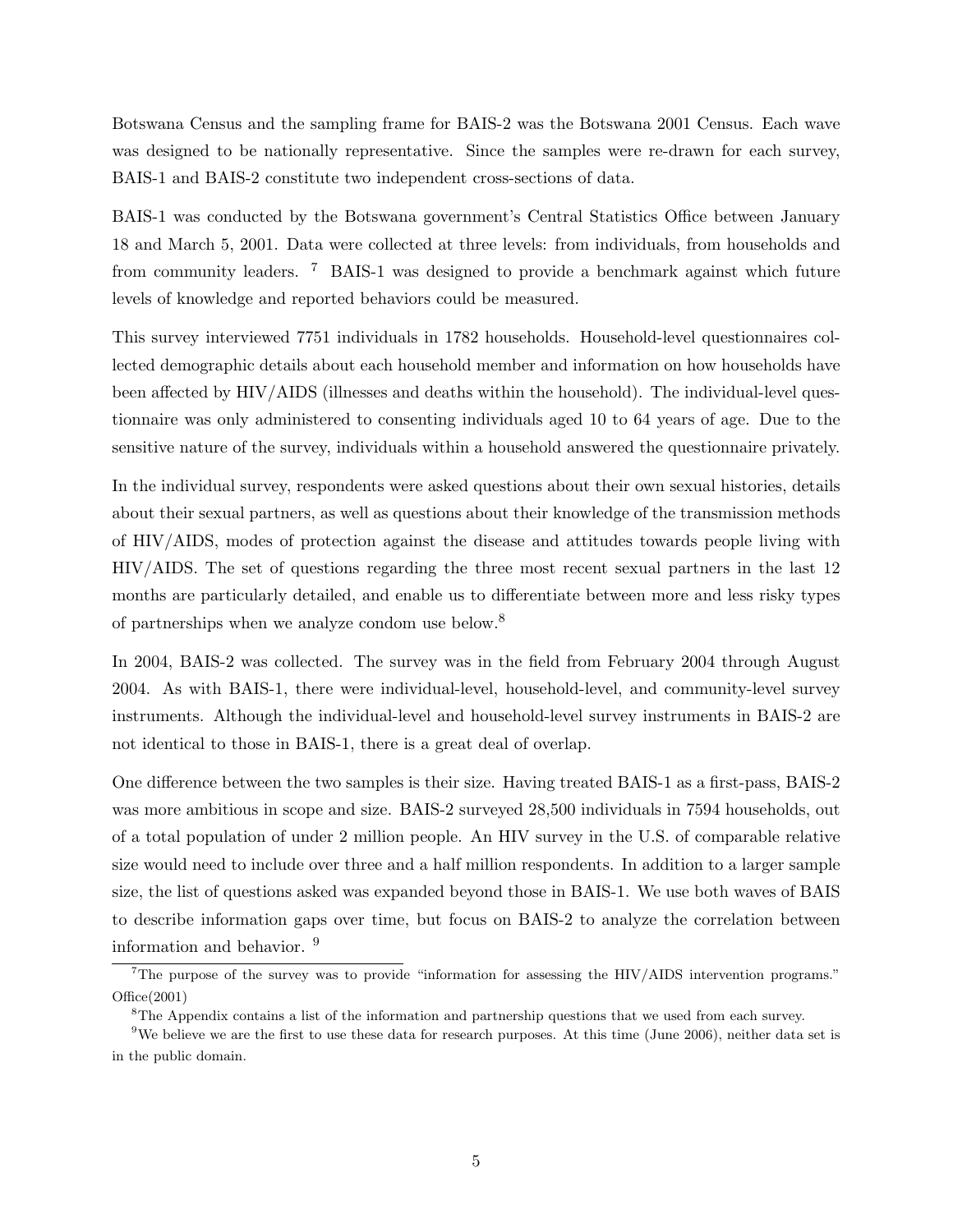#### 4 Descriptive statistics and context

Botswana is a country with the same landmass as France, but with a population less than one fifth of the Paris metropolitan area. The first case of HIV in this sparsely populated country was diagnosed in 1985, and by 2004, Botswana had the second highest rate of HIV prevalence for adults aged 15-49 in the world:  $37.3\%$ . <sup>10</sup> There are currently an estimated 350,000 people living with HIV/AIDS in Botswana.

Table 2 provides some context by presenting summary statistics for the entire sample in each wave. Survey means are weighted to be representative of the population in each year. <sup>11</sup> Panel A uses the entire sample, while Panel B restricts samples to adults, defined here as individuals aged 20 years and older.

Botswana has a youthful population with an average age of around 25. More than 40 percent of the population is younger than 20 years old.<sup>12</sup> Only about 8 percent of the population are 60 or older. Under 55% of respondents reside in urban areas, where 'urban' includes towns as small as 5,000 residents. Only about 10 percent of the population live in the capital city, Gaborone. Average household size declines rather substantially between BAIS-1 to BAIS-2.

The second panel of Table 2 restricts the sample to adults. By U.S. or African standards, marital arrangements in Botswana are striking. These marriage patterns are not new to the country (Cohen(1998)), and may interrelate with HIV transmission in important ways. The age at first marriage is fairly high at just above 26 years old.  $^{13}$  The age of first sex is considerably lower, at 18.9 and 18.4 years in each wave respectively. Slightly less than half of all adults are married or living together. The fraction who are divorced or separated is small (under 3%) and over 7% of the adult population is widowed in both surveys.<sup>14</sup> Fully 40 to 45 percent of adults have never married or cohabited. Some of this reflects the late age at first marriage and the youthful population. It is important to note, though, that many of those never married or living together may still be in stable relationships. In Botswana, the "visiting union" is common (and not a new phenomenon) and partners in a visiting union may have a reasonably stable relationship even though they do not

 $10$ See: http://www.unaids.org/EN/Geographical+Area/by+country/botswana.asp (accessed July, 2005) for details. Only tiny Swaziland has a higher estimated prevalence rate (38.3 percent) in all of Africa. For a more detailed examination of prevalence rates in Botswana and how they are computed (and mis-computed), see Levinsohn and McCrary(2006).

 $11$ Economic variables in the waves of BAIS are few. The most obvious such omission is any measure of income. There are no income measures in either wave of the BAIS.

 $12$ The only substantial change in the age structure of the BAIS-1 and BAIS-2 samples is the proportion of the population aged 10-19. That fraction falls slightly more than 3 percentage points. This is true for both the (reported) weighted and the unweighted samples.

 $13$ This mean is not significantly affected by selecting on the adult sample of over 20-year-olds.

<sup>&</sup>lt;sup>14</sup>Although this percentage is smaller– around  $2\%$ – for the adult population between 20 and 50 years of age.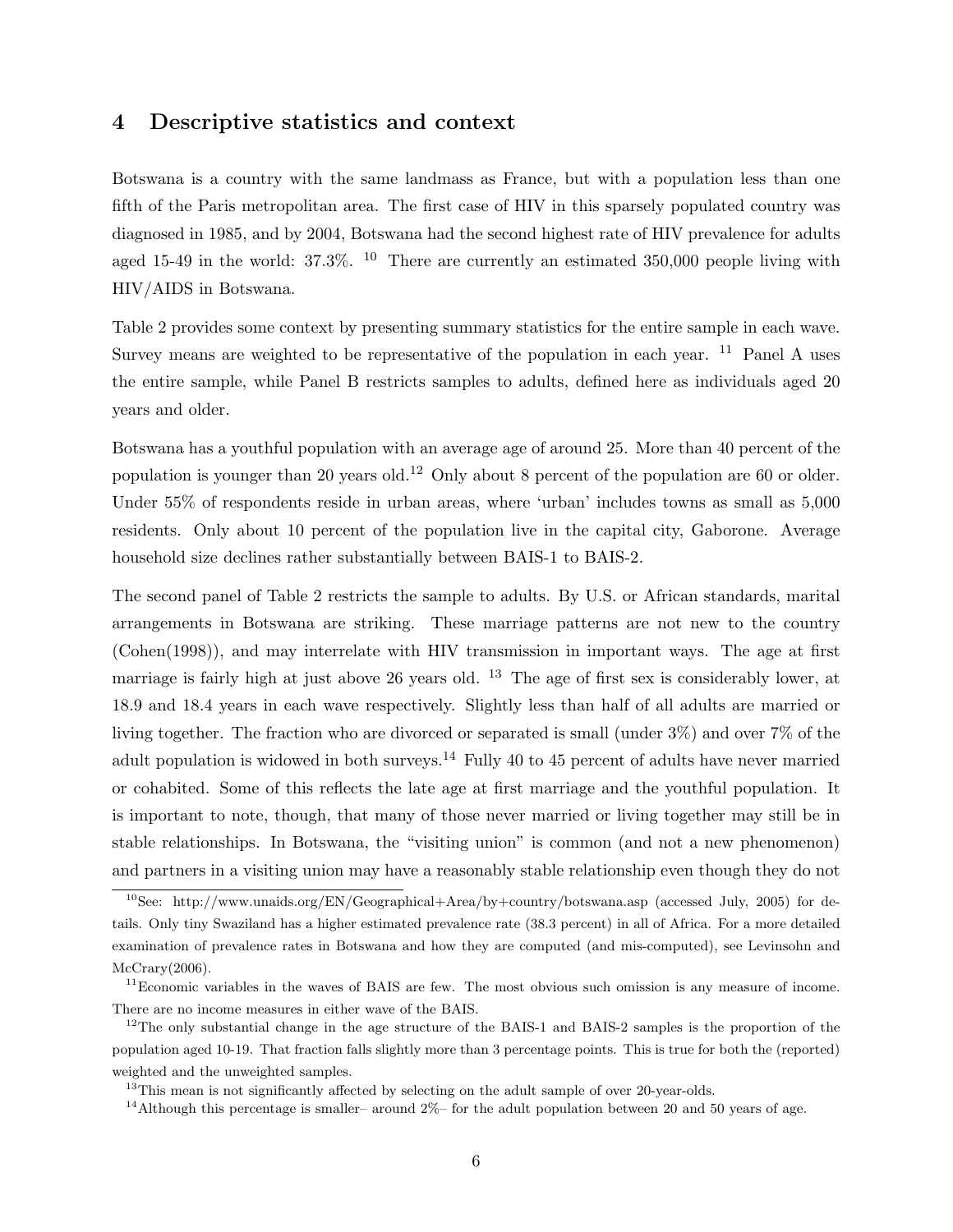live together. <sup>15</sup>

Education patterns show that 30 to 40 percent of adults report primary school (7 years of schooling) as the highest level of education obtained, about 45 percent report secondary school (12 years of schooling) as the highest level obtained and 15-20 percent report tertiary education. This is high by African standards– Botswana's relative wealth (largely the result of diamond mining taxes) has enabled it to provide substantial resources for human capital development of its citizens in the 1980s and 1990s. Despite the fact that Botswana is one of the richest countries in Africa, about one third of adults report that they cannot read easily.

These data highlight some of the challenges facing public education about HIV/AIDS in Botswana. Large parts of the population still reside in rural areas, creating logistical hurdles for some types of information disbursement. Information programs intensive in one-on-one contact– for example, Voluntary Counseling and Testing services– are likely to be significantly more costly than providing information through the mass media. With about one third of adults having only completed primary education, a significant fraction of the population is under-educated. The literacy rate reflects this and suggests that written education materials will probably not reach a significant fraction of the adult population. The large fraction of school age children highlights the potential payoff of integrating HIV education into schools, but some of these schools are also often geographically remote.

Botswana has mobilized many channels of information transmission throughout its IEC campaigns, which began in the late 1980s. The country currently spends more money per capita on HIV/AIDSrelated activities than any other country in southern Africa: about US\$70 per person was spent on core HIV/AIDS activities in 2002, of which about one fifth was allocated to education and prevention programs (Martin(2003).) Before the escalation of HIV-related mortality in Botswana, individuals referred to HIV/AIDS as the "radio disease", because the radio had been the main means of transmitting knowledge in the early stages of the information campaign Heald (2006).

The first wave of public information programs (1989-1997) emphasized three messages. Citizens were urged to abstain, to be faithful, and to "condomize." Abstinence was urged as the ultimate preventative action. For those who were sexually active, the advice was to have one partner only and to use condoms. Concurrently, pilot projects were initiated to prevent mother to child transmission (PMTCT). The three-pronged campaign and pilot PMTCT programs were well-established before the BAIS-1 survey, and were very similar to information interventions in other countries.<sup>16</sup>

In 2002, the second wave of programs commenced. These "Phase 2" programs included a scaling up of the PMTCT efforts, an expansion of the anti-retroviral (ARV) program, and a public ed-

<sup>&</sup>lt;sup>15</sup>Cohen(1998) notes that in Botswana, "the institution of marriage has essentially disappeared."

<sup>&</sup>lt;sup>16</sup>For a discussion of HIV/AIDS policy in Botswana, see (Heald  $(2006)$ .)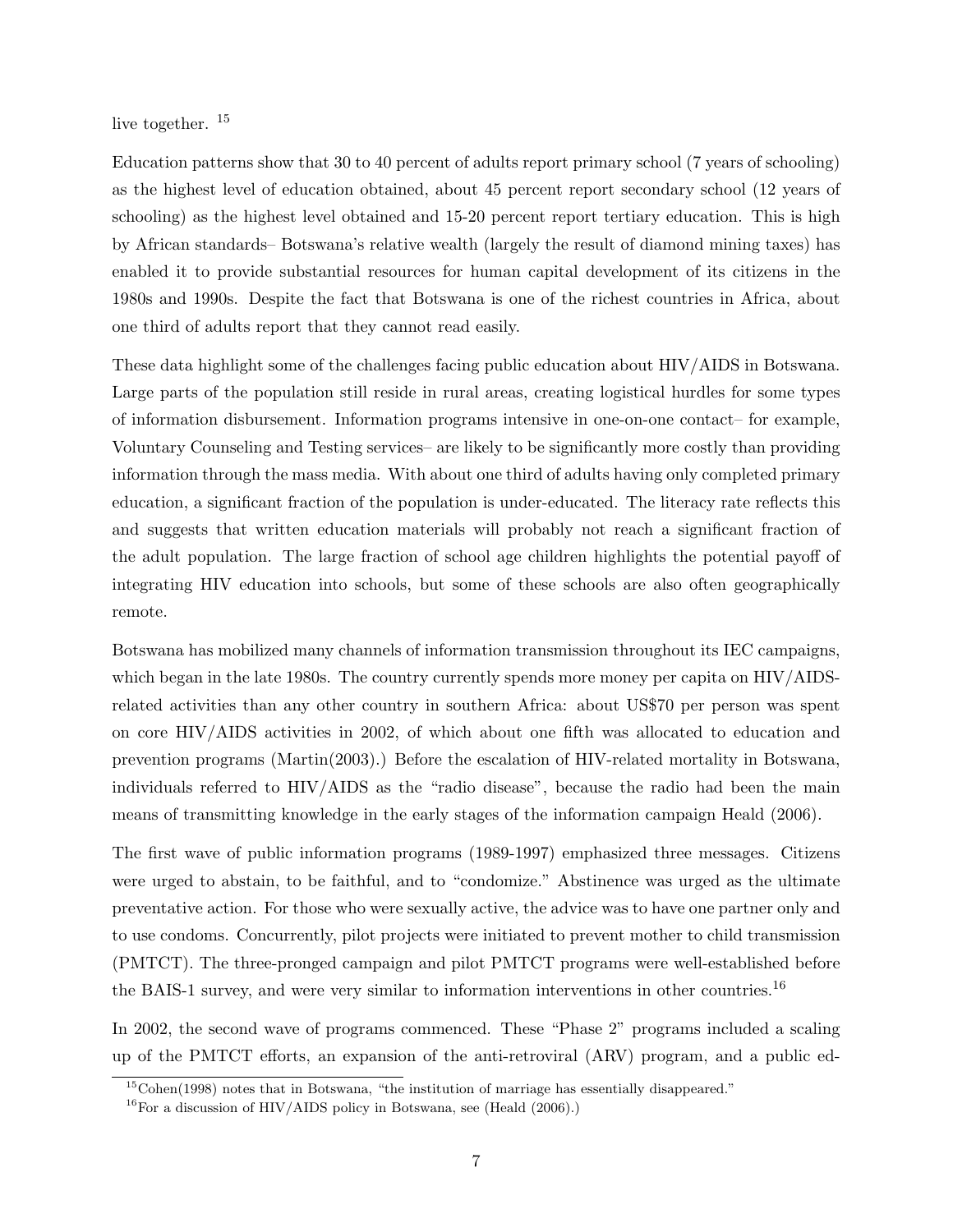ucation campaign that moved beyond the initial three messages and focused more specifically on battling popular misinformation. Here, the emphasis was on de-stigmatizing HIV/AIDS, <sup>17</sup> and on understanding HIV transmission channels. The national information campaign in this second wave continued to make great use of radio and incorporated audio-visual messages to overcome spatial and illiteracy barriers. For example, videos educating people about the importance of HIV status knowledge and ARV therapy were played in patient waiting rooms in hospitals and clinics across the country, <sup>18</sup> while safe behaviors for HIV prevention were emphasized through a weekly national radio serial drama.

In the next section, we document how this multi-dimensional information and education campaign has reached different groups of people and make some comparisons over the short space of time between 2001 and 2004.

#### 5 Information gaps

To characterize information gaps in Botswana, we consider a subset of questions from the individuallevel surveys of BAIS covering general knowledge and awareness of HIV transmission and prevention methods. These questions are designed to uncover both how much people know about behaviors protective against HIV infection, and what their beliefs are about how HIV is transmitted. Note that not every individual in the household roster answered the individual questionnaire: only those between 10 and 64 who gave consent will have data for this part of the survey. Of those who were eligible (5225 in BAIS-1 and 19058 in BAIS-2), 78.6% (77.7%) answered the individual questionnaire in BAIS-1 (BAIS-2). <sup>19</sup>

For all of the knowledge questions which we will examine, respondents could answer "Yes, No, Do not know". We reduce these three responses to only two in the following ways. When the correct answer to a question was "yes", we combine the "no" and "do not know" answers. When the correct answer to a question was "no", we combine the "yes" and "do not know" answers. The logic behind this approach is that from a policy perspective, "knowing" the wrong answer and simply not knowing the right answer have similar consequences. It is equally important to target information at an individual who "knows" that condoms cannot prevent HIV transmission as it is to target information at an individual who is not sure whether condoms can prevent HIV transmission.

<sup>&</sup>lt;sup>17</sup>The President of Botswana became the first head of state to be publicly tested for HIV during this campaign Heald (2006).

<sup>18</sup>www.avert.org

<sup>&</sup>lt;sup>19</sup>See Levinsohn and McCrary (2006) for more details on selection into the survey and into the HIV test that was administered as part of the survey.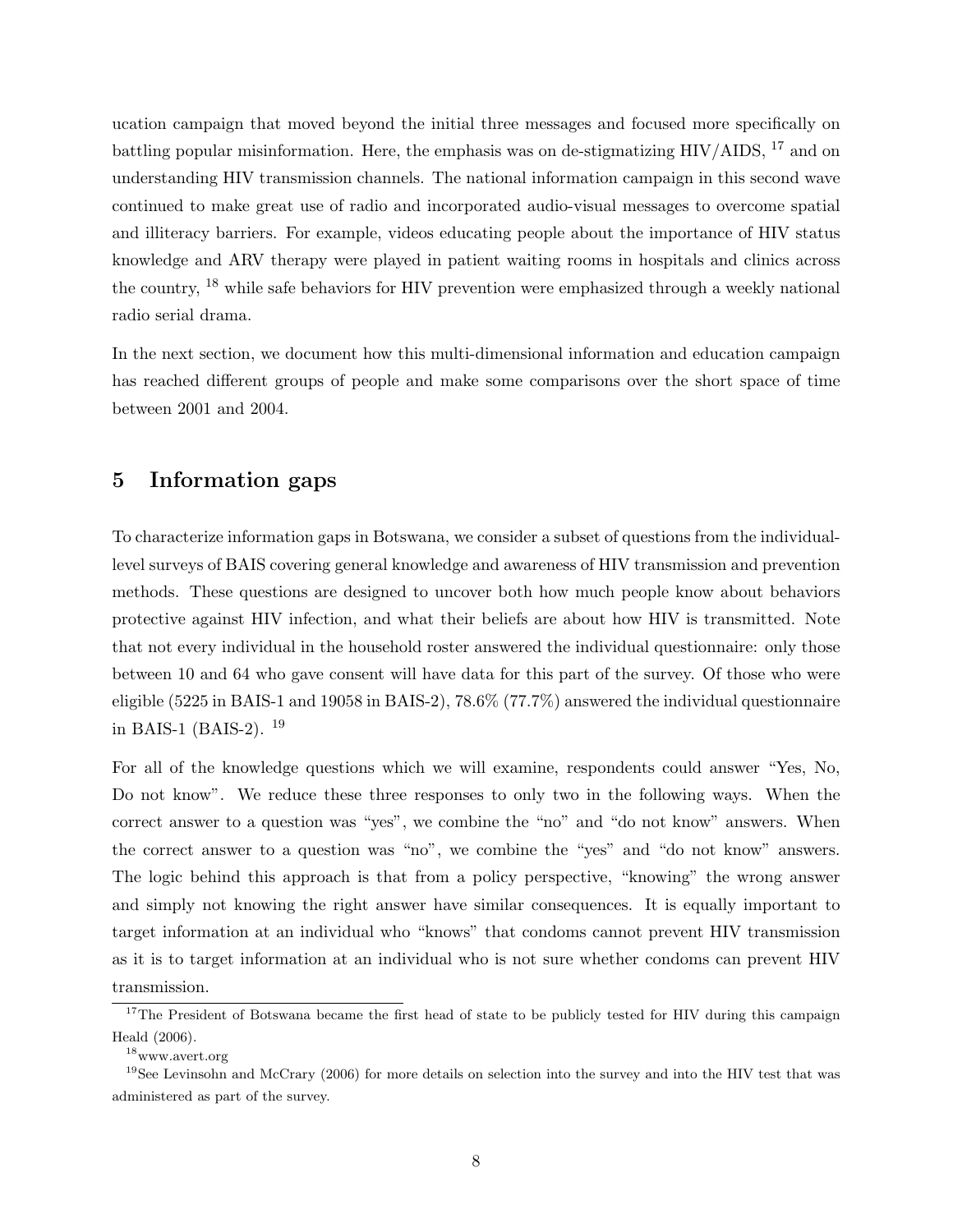Table 3 presents sample means of responses to HIV knowledge questions by sex and area of residence, separately for BAIS-1 and BAIS-2. In contrast to Table 1, Table 3 indicates that large gaps in knowledge by sex do not seem to characterize the situation in Botswana. Column 1 reports the fraction of respondents who have ever heard of HIV in each of the two surveys. Among urban men and women, about 95 % have heard of HIV. The figure falls to 90 % for rural men. Overall, awareness is high. There are no significant changes from BAIS-1 to BAIS-2. This is consistent with the fact that the first wave of public education, which highlighted HIV awareness, was completed before BAIS-1.

Columns 2 and 3 focus on two of the key messages of the first wave of public education; they report on whether respondents knew that condoms reduce the risk of HIV transmission and whether respondents knew that monogamy reduces the risk. These questions were only asked of individuals who reported that they had heard of HIV before (column  $(1)$ ). In contrast to many other African countries, the knowledge that condoms reduce transmission risks is very high among both women and men in urban and rural areas. By 2004, when BAIS-2 was conducted, between 80 and 90 % of respondents (depending on gender and place of residence) knew that condoms reduce the risk of HIV transmission and that monogamy also reduces the risk.

Columns 4, 5, 6, and 7 deal with aspects of HIV that were the subject of the second phase of public education. These questions were also only answered by individuals who had heard of HIV before (column (1)). If the second phase of information and education campaigns had an impact on HIV knowledge, we should see this in positive changes in the proportion of people reporting correct answers to these questions.

Column 4 reports the results of whether the respondent knows that a person who appears healthy can in fact be HIV-positive. Given the long time lag between infection and development of symptoms that is characteristics of HIV/AIDS, this is a particularly important fact for people to know. The correct answer to the question is yes, hence respondents who replied "no" or "do not know" are grouped together. To fix ideas, 78 % of urban women in BAIS-1 who had heard of HIV knew that an HIV-positive person can appear healthy, and the figure jumps to 85 % in BAIS-2. The results for urban men are almost identical, while the corresponding figures for rural men and women are on the order of ten percentage points lower. These are exceptionally high levels of knowledge compared to responses to the same question in Nigeria (2003) (69% of urban women answered correctly, 45% of rural women) and more along the lines of knowledge in Ghana (2003) (over 80% of men were informed and over 73% of women). <sup>20</sup>

Columns 5 and 6 in Table 3 report the proportion of people who know whether one can contract HIV by sharing a meal with an HIV-positive person, or by witchcraft. Here the figures reported are

 $20$ See Table 1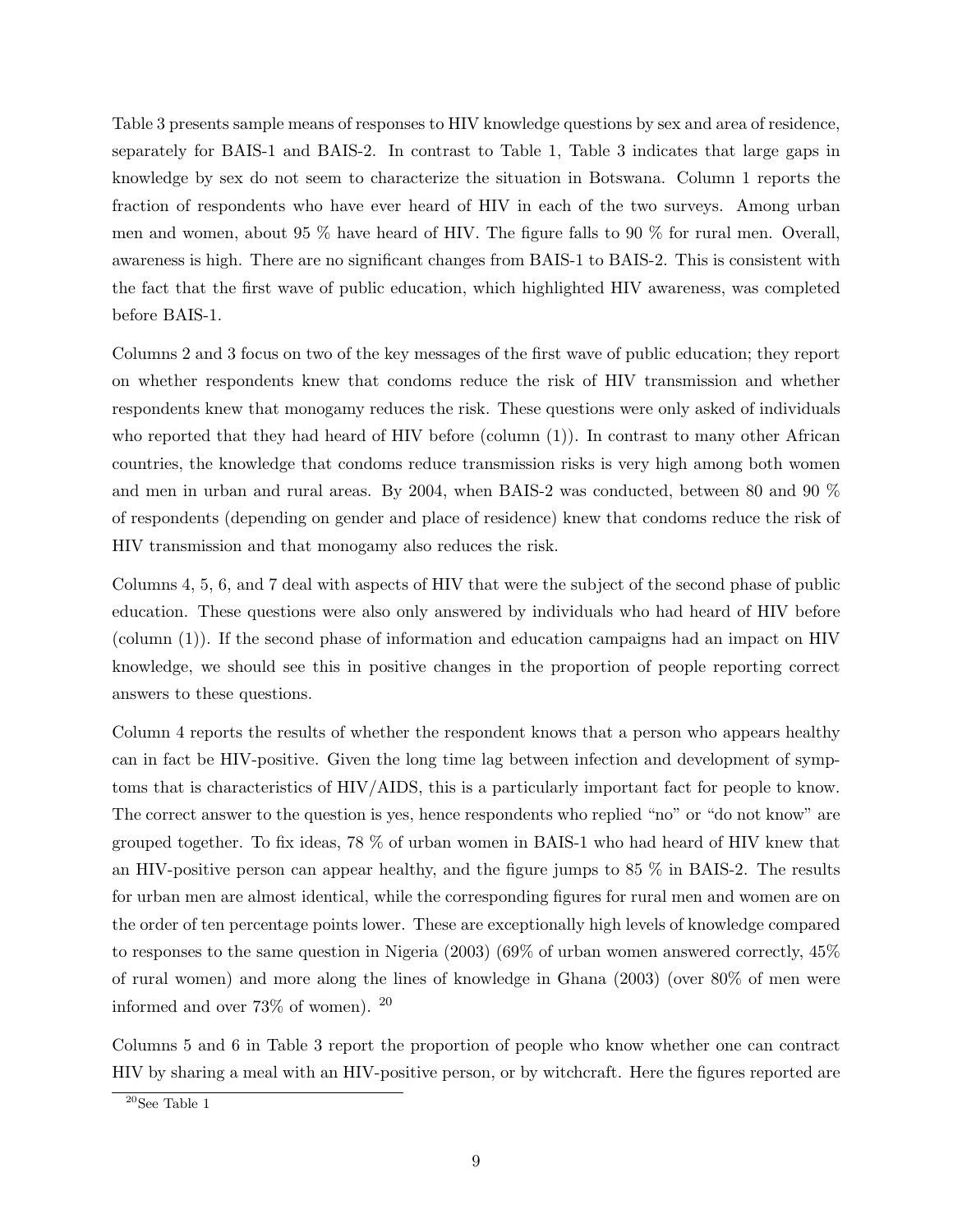the fraction that answered "yes" or "did not know"– that is, the fraction with incorrect information. Although the prevalence of misconceptions did fall between the two waves (more in urban than in rural areas), it is clear that tackling the misconceptions associated with HIV and witchcraft remains a challenge.

The last column reports the fraction of respondents who know that HIV can be transmitted from mother to child. While the urban-rural knowledge gap is again apparent, knowledge improved for all the cells between the two surveys. By BAIS-2, 91% of urban women and 87% of rural women knew about mother to child transmission.

To further consider how information differs across individuals of different ages and education categories, we estimate logit models for each HIV knowledge variable in BAIS-2.<sup>21</sup> Table 4 contains the results of these models where we have controlled for gender, age cohort, years of education, and indicator variables set to one if the respondent was either married or cohabiting, working, and/or living in an urban area. Each covariate is interacted with a male dummy variable in order to test whether men in each group have significantly more or less information than women. Cell entries are the average of individual marginal effects computed from the logit model.

The results indicate that youngest cohorts (age 10-19, the base category) know the least about HIV. Since the median age at first sex for both boys and girls is 18.6 years (in table 2), this may be a cause for concern and suggests the potential for more school-based HIV education programs. Table 4 also highlights that individuals with more education are more likely to have better HIV knowledge– a finding that is echoed in most other studies using nationally representative data. For every question in the table, an extra year of education is significantly associated with a higher probability of a correct answer.

In contrast to almost every other study using African data, Table 4 indicates that the proportion of men and women who know the correct facts about the disease is almost the same, even within subgroups. Except for the first column, men are either equally likely to know the same information or somewhat less likely to know, conditional on other characteristics– for example, information about MTC transmission is less likely to be known by men. Men are also more likely to hold misconceptions about the disease: they are more likely to believe one could become HIV-positive by either sharing a meal with a seropositive person or by witchcraft. Looking at the set of male interaction terms, we can see that men and women do not appear to have significantly different probabilities of knowing the right information, even within subgroup. In column 1, an additional

 $^{21}$ The same exercise for BAIS-1 yields qualitatively and quantitatively similar results. The largest differences were for columns (4), (5) and (6) in Table 3 - here, BAIS-1 individuals in urban areas were significantly more likely to report correct knowledge than individuals in rural areas. We also ran logit models on the pooled 2001 and 2004 data, with a full set of year interaction terms. We found few large improvements (or declines) in knowledge from BAIS-1 to BAIS-2.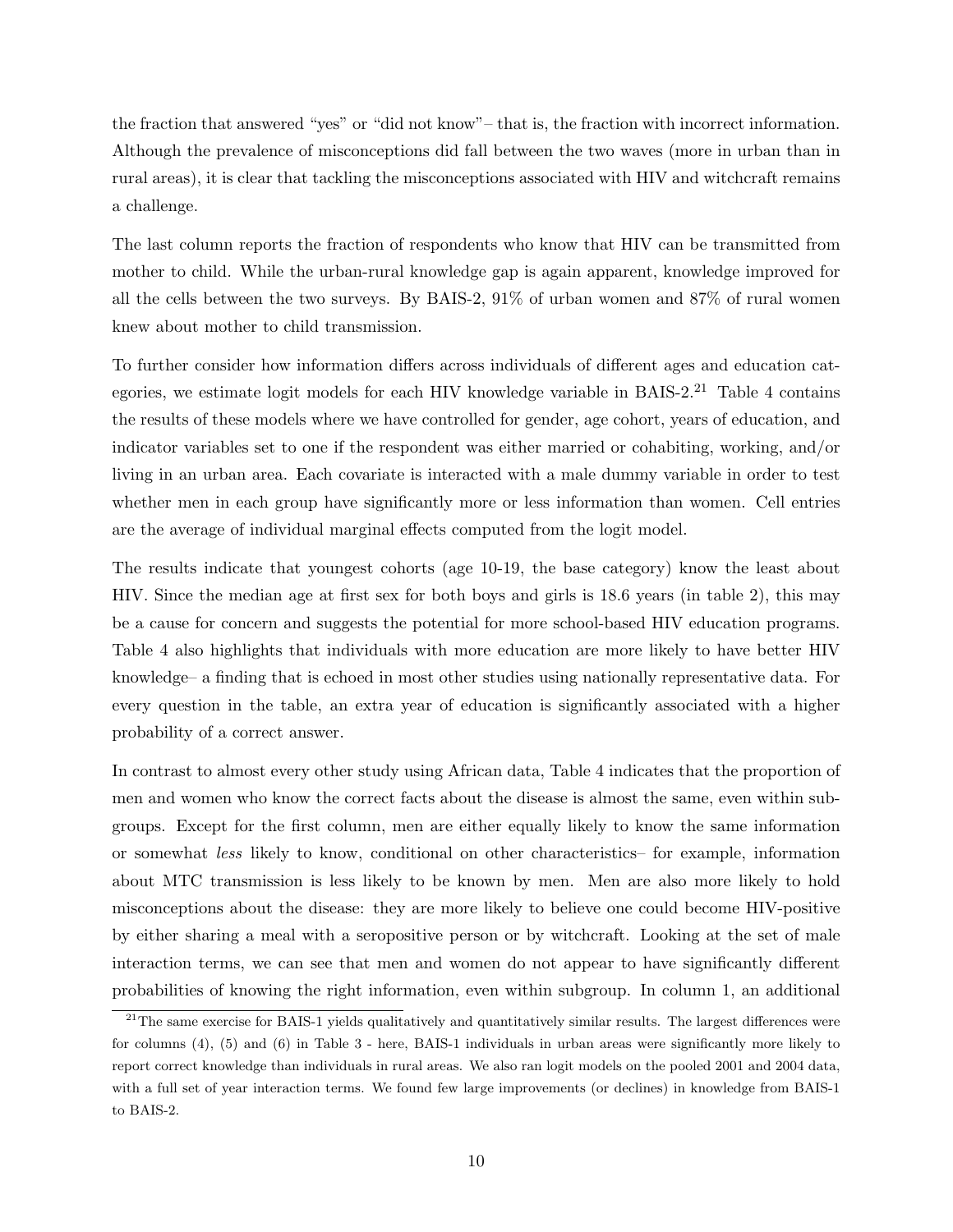year of education is associated with a larger increase in the probability of having heard of HIV for women compared to men, but this difference is substantively small. In column 2, men between 20 and 39 years of age are significantly less likely to know that condoms can protect, compared to women of the same age, while in column 5, married men are less likely than married women to report that HIV/AIDS can be transmitted by sharing a meal with an HIV-positive person.

On the whole though, the fact that the male interaction terms are generally small and/or not significantly different from zero is remarkable– even in rural areas, the proportion of informed men and women appears to be the same. The test of the null hypothesis that all of the male interaction terms are jointly zero cannot be rejected for any of the information questions, except for the question in column (2), concerning condom protection. Here, it appears that men and women do have different probabilities of knowing the correct answer– most of this difference appears to be for men and women of the same age groups, where women have a *higher* likelihood of reporting correct knowledge.

The other striking fact to emerge from this table (and Table 3) is the overall awareness of HIV. By 2004, about 96 % of urban respondents and about 90 % of rural respondents had heard of HIV, and 88% of respondents who had heard of HIV knew that condoms reduce risk. These figures include responses from individuals aged ten to 64. Compared to figures cited at the outset of the paper for other African countries, the data from the waves of the BAIS illustrate the broad success of Botswana's public health information and education campaign in getting information to people.

However, this success does not guarantee safer behavior change, which is one of the key variables of interest for policy makers. In the next section, we consider correlations between HIV/AIDS information and behavior. In particular, we look for evidence that individuals with the same types of information report different behaviors. If this is the case, then the data are consistent with a story in which HIV information is necessary but not sufficient for getting individuals to adopt less risky behaviors.

#### 6 The relationship between knowledge and behavior

The behavior measures we consider here include the number of sex partners in the last 12 months and condom use at first and last sex with any of up to three recent partners. Table 5 reports means of these variables by sex for the sample in BAIS-2. The first three columns pertain to the full sample of all partnerships on which we have information, with the last three columns restricting the sample to those reporting only 1 partnership in the previous year. The table also present sex-specific means for variables that we will use in the logit models linking knowledge and behavior: these variables include all of the general HIV knowledge questions (specific questions about methods of MTCT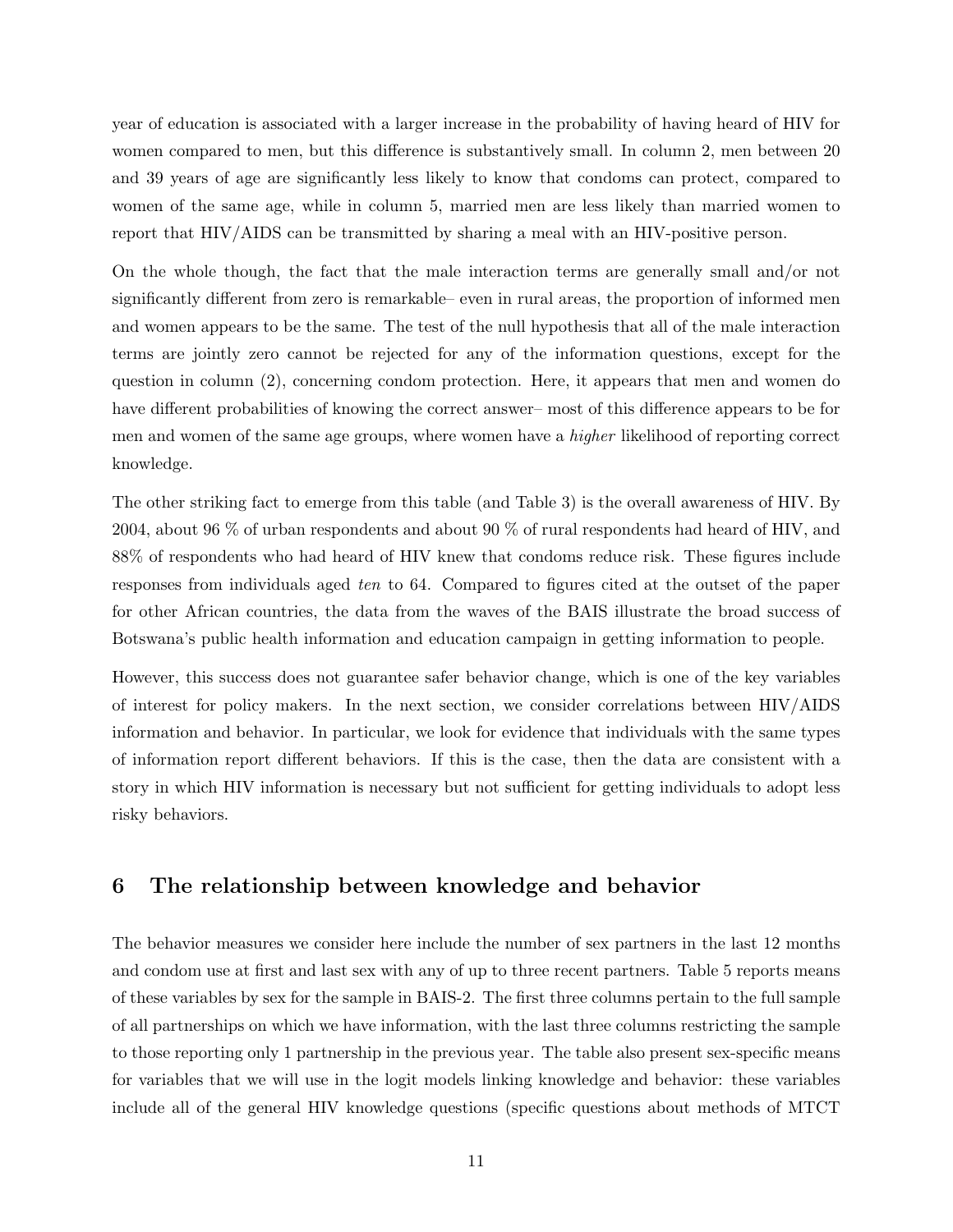are omitted) and a set of own and partner risk characteristics. Only individuals who report ever having had sex are included in the table. While the decision to have sex is also a margin along which individuals can adjust behavior in response to information about HIV/AIDS, we do not model sexual debut or secondary abstinence in this paper.

In the top panel of the table, summary measures of the set of risky behaviors are reported for individuals.<sup>22</sup> As is usual in most surveys of this nature, men report about 25% higher average number of partners than women over the last year– about 0.3 of a partner. This difference is significant. Reported condom use at both first and last sex with a given partner is substantially more likely for men than for women: 62.5 % of women and 70.8 % of men report using a condom at last sex with a given partner.

There are three caveats regarding the number of partners variable. First, studies have documented systematic differences in the number of partners that women report compared to men. This occurs even in studies that include the entire sexual network of an area (Nnko, Boerma, Urassa, Mwaluko and Zaba (2004).) It is generally difficult to establish the form of the measurement error: whether women are under-reporting, or men are over-reporting, or both. Second, the modal number of recent sex partners in BAIS-2 is 1, and it is just 12.3 % of respondents who drive the average number of partners above 1 in Table  $5^{23}$  The observed data do not support the interpretation that many people have multiple partners. Third, having more partners is only significantly more risky behavior if condoms are not effectively used. For these reasons, we consider the link between knowledge and behavior by focusing on reported condom use rather than the number of partners in the rest of the paper. We look for associations between the level of HIV information a person has, their own and partner risk characteristics, and the likelihood of reporting condom use at last sex. <sup>24</sup>

A caveat is also in order concerning our selected measure of risky behavior– (the lack of) condom usage. We interpret any sex without a condom as evidencing potentially risky behavior. Clearly, mutually faithful partnerships can involve no-risk encounters even when condoms are not used. Our approach to this ambiguity is to include a host of partnership characteristics controls in our logit models that allow us to compare condom use within similar types of partnerships, rather than across all partnerships.

The level of HIV knowledge in our sample, as well as several risk factors associated with greater vulnerability to HIV/AIDS, are also described in Table 5. Comparing men and women in the full

 $22$ That is, means are calculated over the individuals in the sample. At other points in the table (as indicated), averages are calculated over partnerships as opposed to individuals.

<sup>&</sup>lt;sup>23</sup>The range of this variable for our sample of interest runs from 1 to 25. 11  $\%$  of the sample report 2 or 3 partners in the last year.

 $24$ We focus on last sex with a partner rather than first sex since recall is likely to be better with the former.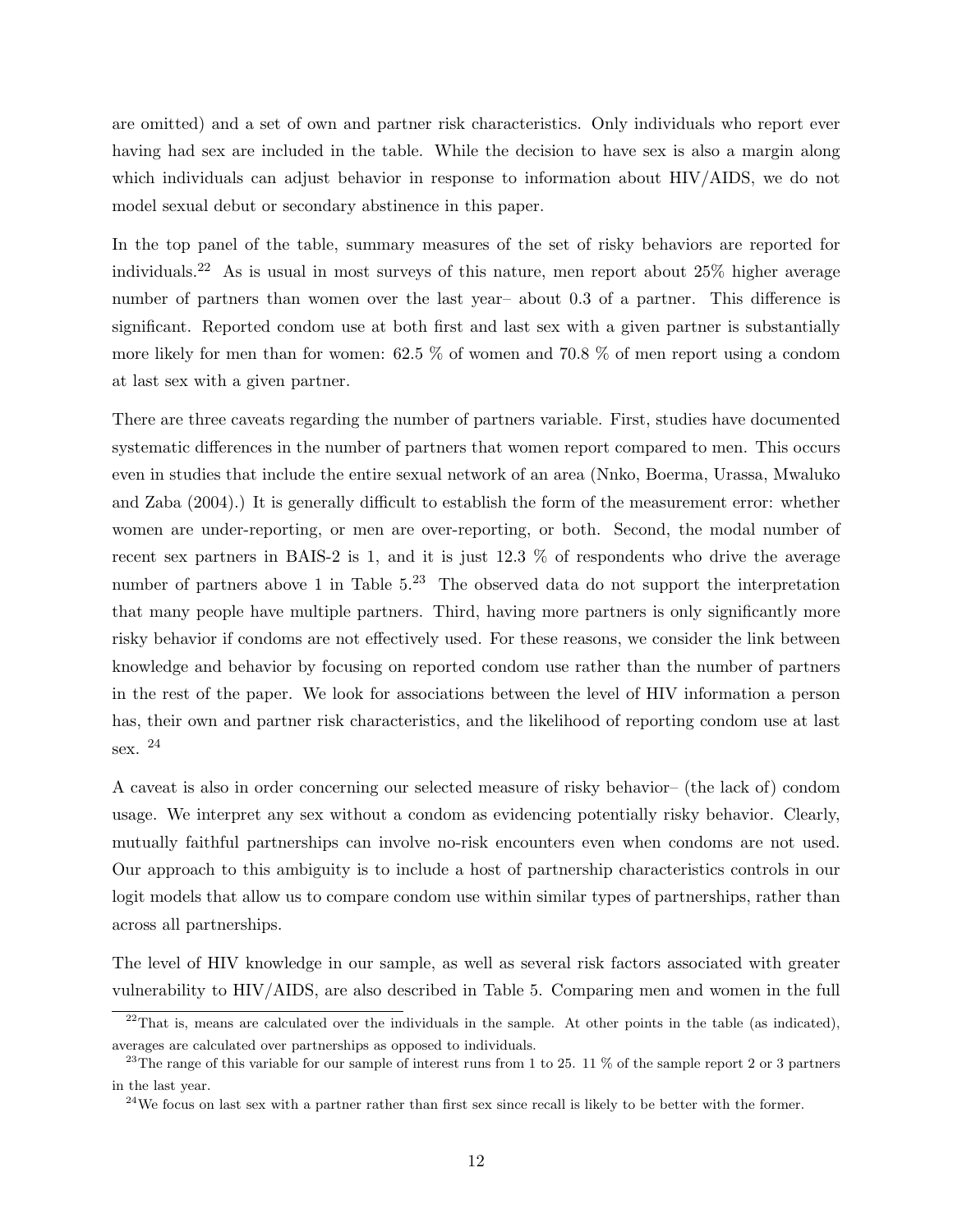and restricted sample, it appears that men and women are equally likely to know that condoms can reduce the risk of transmission and that having one partner who has no other partners can also protect. However, men are more likely to have heard HIV/AIDS information in the last 4 weeks, are somewhat more likely to know that a healthy person can be HIV-positive, and are less likely to report that they know HIV can be transmitted from MTC. Although these differences are significant, the size of the gap is relatively small for all of the variables. Looking back at Table 3, it is clear that we have a sub-sample of individuals who are, on average, better informed than the overall sample.

Turning to the risk characteristics, we see much larger, significant differences between men and women. Among men, 19.3% report that they have had multiple partners in the last year– this is more than double the proportion of women reporting multiple partners. All of the remaining means of risk variables are calculated over the partnership (not the individual).<sup>25</sup> Over 60% of men report that one of their partners is a boyfriend or girlfriend who is not living with them, while only  $52\%$  of women report that this is the case for their partner.<sup>26</sup> The summary statistics also indicate that more women are likely to be convinced that their male partners have other partners (29%) than men (27%). Under one half of both sexes report being certain that their partner has no other partners.

The picture is much the same when we consider the smaller sample of those with 1 partner only. A higher proportion of people indicate they are sure their partners have no other partners, while women are significantly more likely than men to report that they are sure their partner has other partners.

The last line of the table points to a factor which has not received much attention in the recent literature on HIV/AIDS information. 13% of last encounters for men involved one or both partners using alcohol, while 10% of last encounters for women involved alcohol. To the extent that alcohol interferes with rationality, messages learned through HIV information campaigns may be completely ineffective during encounters that involve alcohol. <sup>27</sup>

Table 6 reports the results of logit models of condom use. The dependent variable is whether a condom was used the last time the individual had sex with partner  $j$ , where a separate observation

 $25$ Calculating means at the level of the partnership implies that individuals with information on up to 3 recent partners in the last 12 months will be represented multiple times. For the sample of individuals reporting only 1 partner in the last year, the partnership and the individual are the same observation.

 $^{26}$ The "partner is live out girl/boyfriend" category includes partner types described as "a casual acquaintance" and "a sex worker". We combined these categories with the "girl/boyfriend who does not live with me" group, as they contained a very small number of observations (265 and 13 respectively)

<sup>&</sup>lt;sup>27</sup>For example, while there are hard-hitting and unavoidable billboards plastered around Gaborone advocating "Don't Drink and Drive" and "Always use condoms" messages, there do not appear to be messages of the "Don't drink and have sex" variety.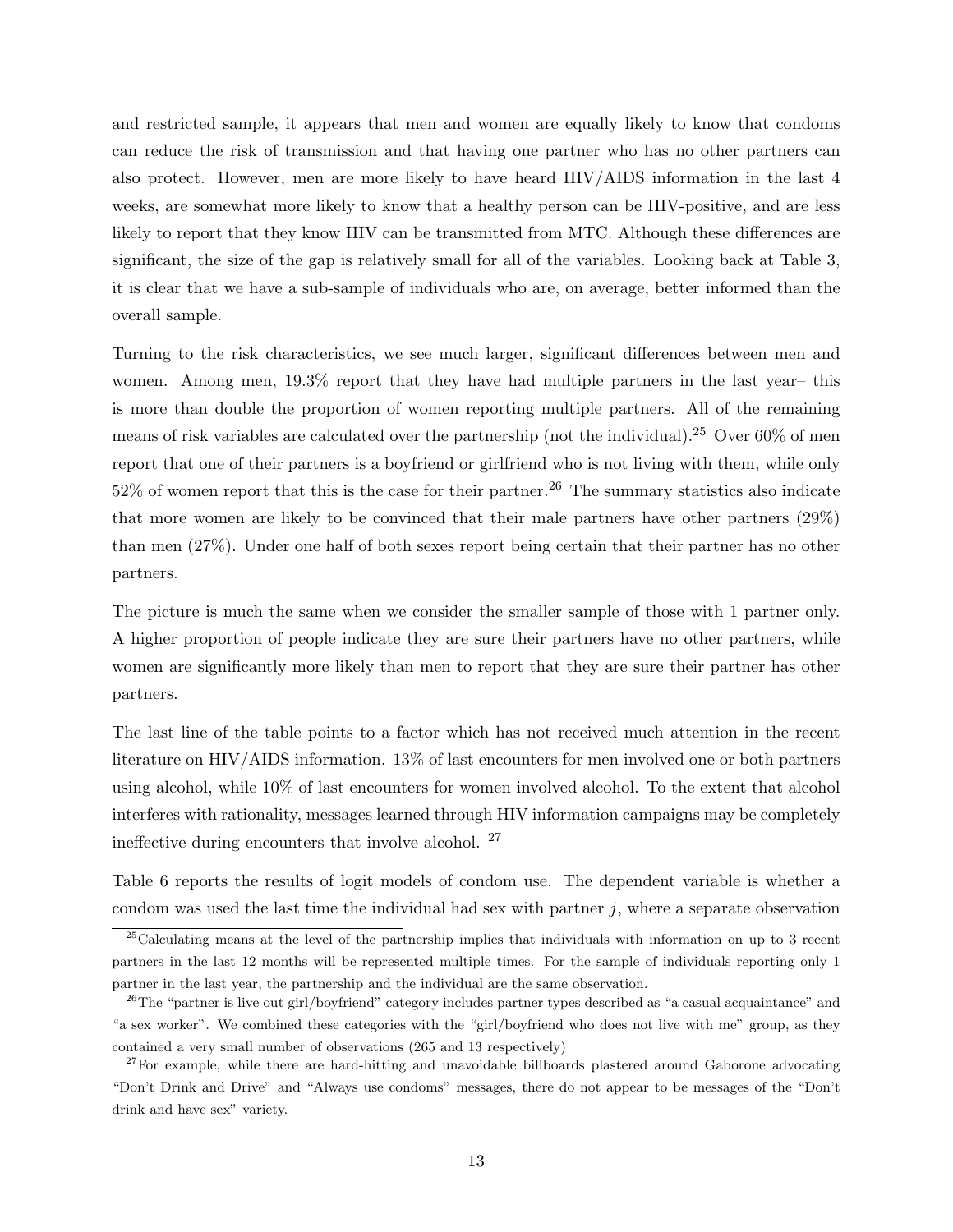is included for each of J partners, for  $J \leq 3$ . Controls for age cohort, own marital status, work status, and urban/rural residence are also included. Coefficients on these variables were sometimes significant, but are not reported both for brevity's sake and because the focus here is on the role of information and risk characteristics. The results are from a single model containing a full set of gender interaction terms. The baseline, or female coefficients are captured in the first column, and the male coefficients are the sum of these baseline coefficients and the interaction coefficients in the second column. The interaction coefficient is therefore the estimated difference in coefficients between men and women. Cell entries are the averages of estimated individual marginal effects.

Knowing that someone who looks healthy may be HIV-positive is associated with 5.7% higher probability of condom use for women, and men do not have a significantly or substantively different association. Knowing that condoms reduce the risk of HIV transmission is associated with a 10.6% higher probability of condom use for women. Men have a slightly higher probability of condom use if they know that condoms protect (13.8%), but this difference is not statistically significant. None of the male interaction terms on the information variables shown here (or suppressed for brevity) were statistically significantly different from zero. This suggests that conditional on all other covariates, men who know the same types of HIV information as women have no higher probability of condom use.

Note that the coefficients on the HIV knowledge variables are all substantially larger than the coefficient on education. Each additional year of education is associated with a significant 1.7 % increase in the likelihood of condom use for men and women. The results indicate that HIV-specific knowledge appears to be separately associated with reductions in risk-taking behavior.

To illustrate the combined effects of all of the male interaction terms, we present the information in the first two columns of Table 6 in graphical form. First, we predict the probability of condom use for each woman in the sample. Second, after setting each of the gender variables to 1 (e.g. as if male) for each woman and recreating each of the interaction terms for all the X variables, we generate a second set of predictions for each woman. This second prediction is constructed from the female distribution of covariates and the estimated coefficients for males. <sup>28</sup> By conditioning on female X-characteristics in the first and second set of predictions, any differences between these two predictions reflect differences in predicted behavior for a man and a woman who have identical observable characteristics.

To get a sense of how different these two predictions are for all of the women in our sample (rather than looking at the average for the entire sample), we graph the results of this two-step exercise. In Figure 1, predicted values for condom use from the second step are plotted on the Y axis, against

<sup>&</sup>lt;sup>28</sup>This is in the spirit of Oaxaca-Blinder wage decompositions as formalized for models with binary dependent variables in Fairlie (2006).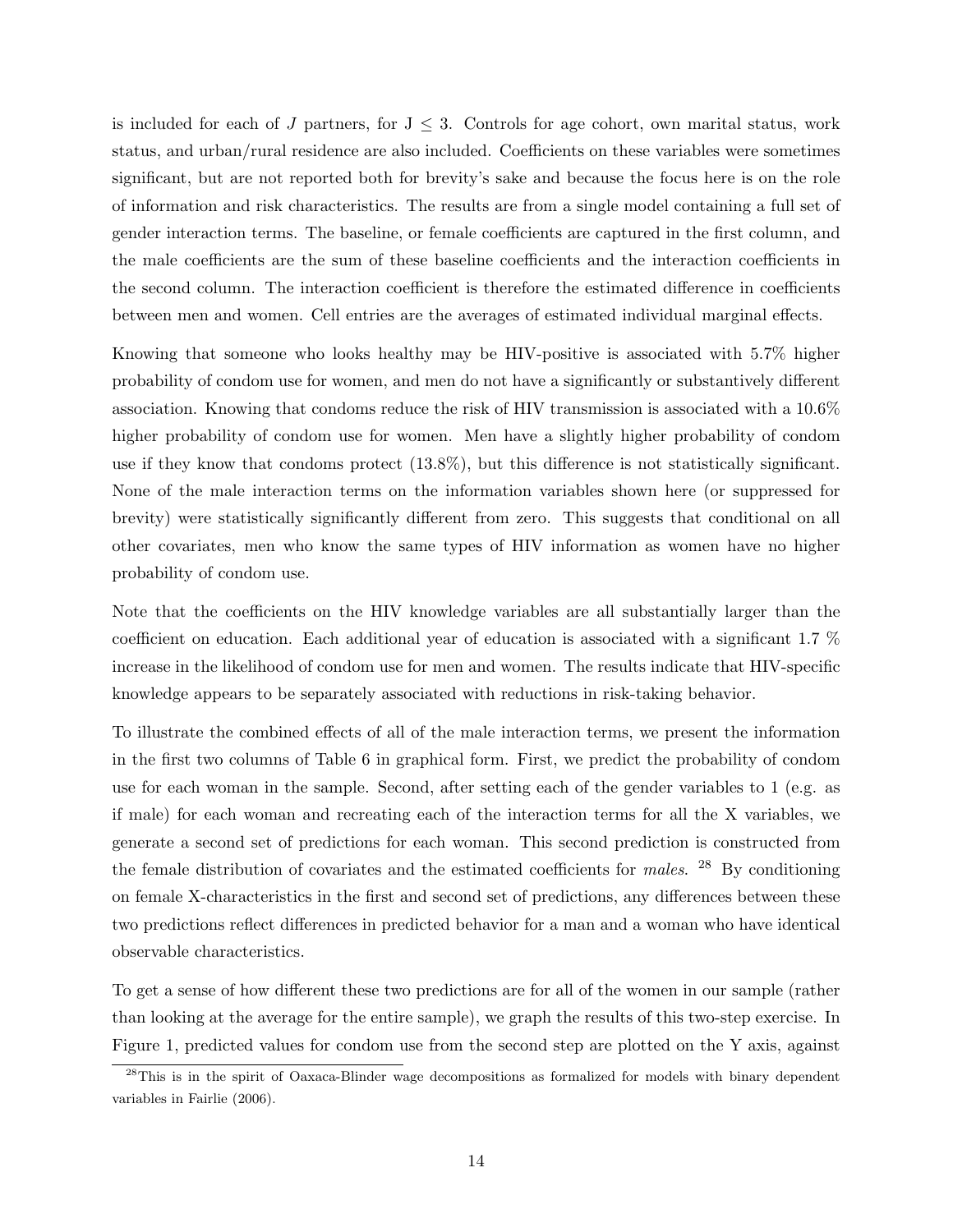predictions from step 1 on the X-axis. The 45 degree line is the reference point. Note that the distribution of points lies largely above the 45 degree line. The Figure therefore indicates that, conditional on observables, most women would have had higher predicted probabilities of condom use at last sex if they had been behaving as men.<sup>29</sup> The graph gives us a sense of how much of the difference between the male and female reports of condom use (0.708-0.625) is accounted for by differences in all of the male and female coefficients.

Figure 1 does not contain any measure of statistical precision. The precision underlying these results is a function of the standard errors on the vector of interaction terms. Going back to results in Table 6, we find that although the full set of HIV information variables are jointly significantly different from zero, we cannot reject the null that the set of male interaction terms for these information variables are jointly zero. The test for whether the entire vector of male interaction coefficients is different from zero is soundly rejected at the  $1\%$  level.<sup>30</sup> Hence, while there are differences in risky behavior between men and women, these difference are not the result of different responses to an individual's information set. And, as shown earlier, the information sets of men and women are themselves quite similar. Something other than information is driving the graph in Figure 1. In terms of our graph, this means that when predicted values of condom use lie above the 45 degree line, much of this gap is being generated by  $\hat{\beta}'s$  on the non-information X-variables: own demographics and partner risk characteristics.

In the second panel of table 6, we see how these own and partner characteristics are related to condom use at the margin. These results are suggestive of how people may be adapting their behaviors for different levels of perceived risk.

Women are 5.9 % more likely to have used condoms at last sex if they have multiple partners. Men with multiple partners are significantly less likely to use condoms. Women are less likely to use condoms as the age gap between the respondent and her partner grows. This result is consistent with uneven bargaining power when the female is much younger than her partner. For both men and women, believing that one's partner may or does have other partners has a large and precise positive marginal associated with condom use: the likelihood of using a condom at last sex is between 4.7% (for women) and 11.5% (for men) higher when partners are suspected or known to not be monogamous, compared to when a partner is reportedly known to be monogamous. When the partner is known to not be monogamous, men are significantly more likely than women to report using a condom at last sex (the male interaction term on "Partner does have other partners" is large and significant at the  $1\%$  level). Again, this result is consistent with uneven bargaining power between sexes.

 $^{29}$ A very similar graph delivers the same message for BAIS-1.

<sup>&</sup>lt;sup>30</sup>The p-values for each of these three tests are reported in Table 6.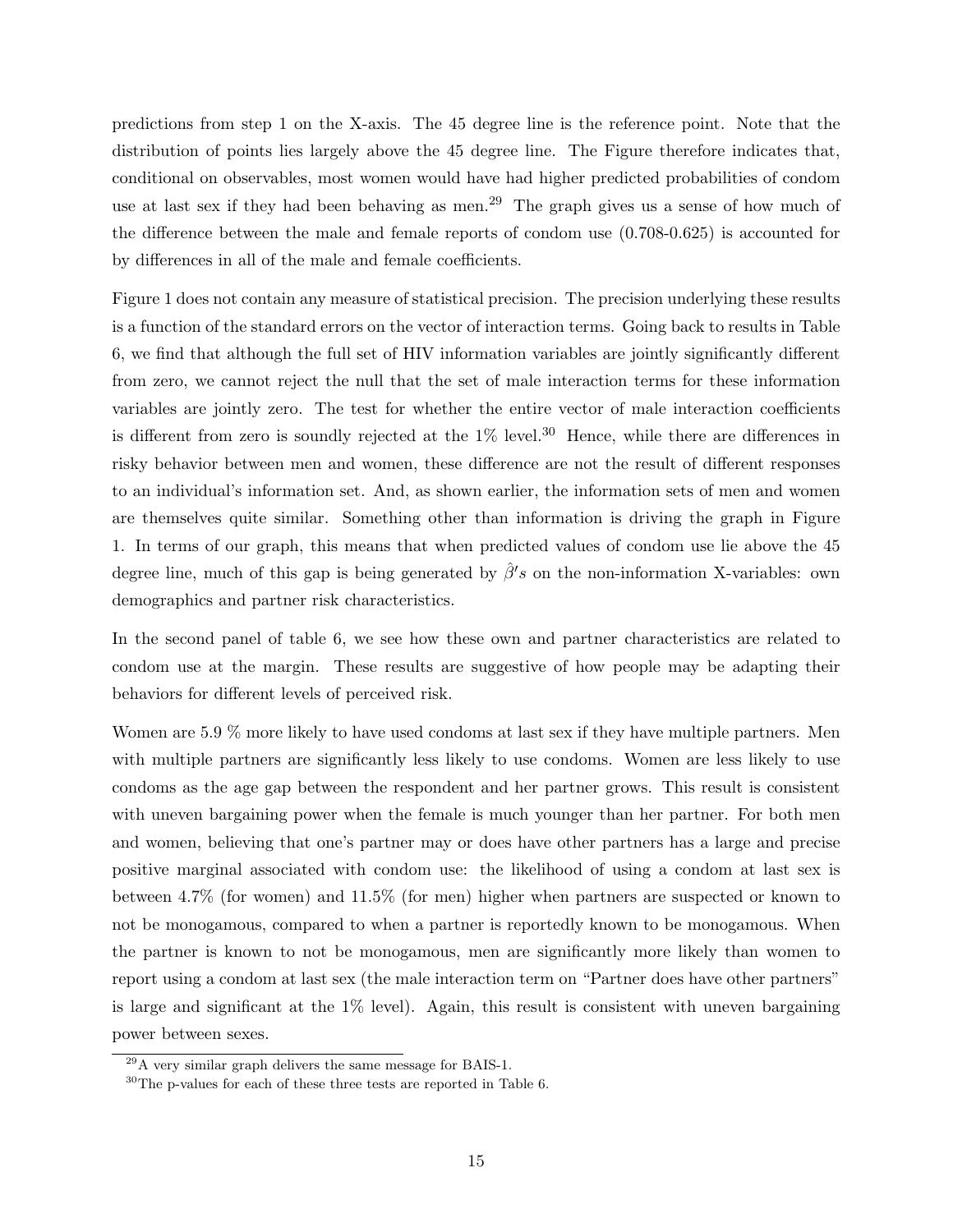Condom use is also significantly related to whether partners reside at home or elsewhere. A relationship in which one's partner lives at home may indicate a more stable relationship, or a one with lower monitoring costs. The base category is a marriage partner who lives at home. Relative to this category, individuals who have a girlfriend or boyfriend living at home are 11.7% more likely to use condoms at last sex. There is no difference in this association for men and women. Condom use is almost 20 % higher (relative to when the partner is a spouse) when the partner does not live in the same residence. Again, this association is not different across men and women. That men and women are more likely to report condom use when their partnerships are more costly to monitor or less stable is an indication that each sex is perceiving increased HIV risk in these partnerships. However, it is of some concern that while women are more likely to report condom use when they know their partners have other partners, they are not as likely to do so as men. This is conditional on the levels of HIV knowledge, which start out being very similar across men and women.

The last result of the table is perhaps one of the most interesting. The correlation between alcohol consumption before sex and condom use is large, significant and striking. For individuals who report that one or other partner consumed alcohol before last sex are 8.8% less likely to use condom. The marginal impact of consuming alcohol about halves the increase in condom use associated with knowing that condoms reduce the risk of HIV/AIDS.

While it is certainly the case that our sample is a selected group (they have had sex before, they have had partners in the previous year, they agree to give information about partners), it is also true that the individuals in Tables 5 and 6 are apparently better informed than the overall sample. To investigate whether whether the logit results are being driven solely by the partnership information contained in observations with multiple partners, we restrict the sample to those with just one reported partnership in the last year. With this restriction, 20% of the male sample is lost and 8% of the female sample is lost. The results in the first three columns of Table 6 remain largely unaffected by this restriction.

There are two main differences. First, men in the single partner sample appear much more likely than women to report condom use at last sex if they know about MTC transmission. This may be because the type of man who has one partner is also the type of man more likely to have children with this partner and be exposed to relevant HIV information at family planning clinics and maternity wards. Second, men in the single partner sample are about 40% more likely to report condom use at last sex than women. This is conditional on HIV information and all of the risk characteristics. It is important to remember that the sample of individuals in this model does not cover each individual's entire sexual network– so we would not expect the reports of men and women to coincide exactly. However, it is difficult to explain why the coefficient on "male" in the restricted sample is so large and significant, without resorting to one of two explanations: either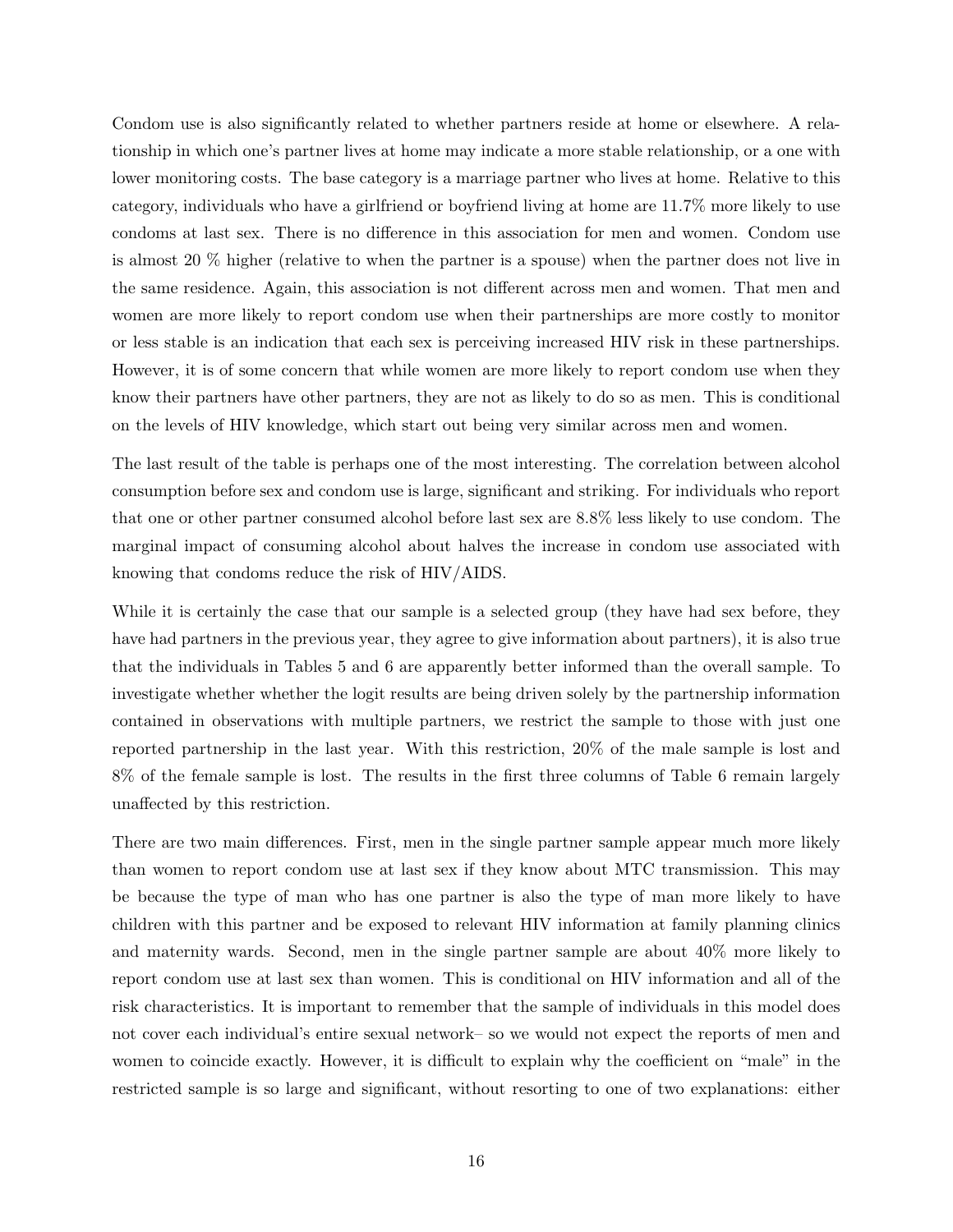women prefer to not use condoms, or women are unable to bargain to as high a level of condom use as men. While there is a fertility motivation for the first story, the second story is also clearly plausible.

Our analysis illustrates a key empirical fact: In Botswana, a country with high seroprevalence rates and near universal awareness of HIV/AIDS, there are behavioral differences between men and women who have the same HIV information sets and the same level of education. Furthermore, not all of this gap can be explained away by differences in the distribution of risk characteristics, as the prediction exercise in Figure 1 (which holds the distribution of X's for women fixed) illustrates. It appears, as suggested by the paper's title, that education is not enough. There are aspects of gender that leave women more at risk.

#### 7 Conclusion

It is certainly sensible to emphasize the importance of eliminating remaining information gaps between men and women in order to fight the spread of HIV/AIDS. However, our description of the situation in Botswana cautions against being overly optimistic about achieving an eradication of female vulnerability to the disease through this channel alone.

Using a rich set of individual-level data from Botswana, we show that men and women have very similar levels of HIV knowledge. For several types of questions, women actually report better knowledge than men. In comparison to many other African countries, the people of Botswana have extremely good information about HIV, although some gaps still remain in terms of misconceptions of transmission of the disease.

With simple logit models, we describe the relationship between one indicator of safer sex behavior (condom use at last sex), HIV information, partner characteristics and own demographics. These results indicate that individuals with specific risk factors for the disease– partners who reside elsewhere, partners who are not monogamous– are much more likely to use condoms. In comparing men and women, we show that even with the same distribution of characteristics, men are much more likely to use condoms at last sex. The message we take from this is that while individuals may have the same information about HIV methods of transmission and modes of protection, women may be unable to act on this knowledge to protect themselves against infection.

In the case of Botswana, it is not convincing to argue that sex-specific information gaps explain these differences in behavior. What drives these heterogeneities in behavior for men and women is an open question– one that is crucial for policy-makers to learn more about in order to evaluate expenditures on HIV education campaigns and to ascertain what complementary policies are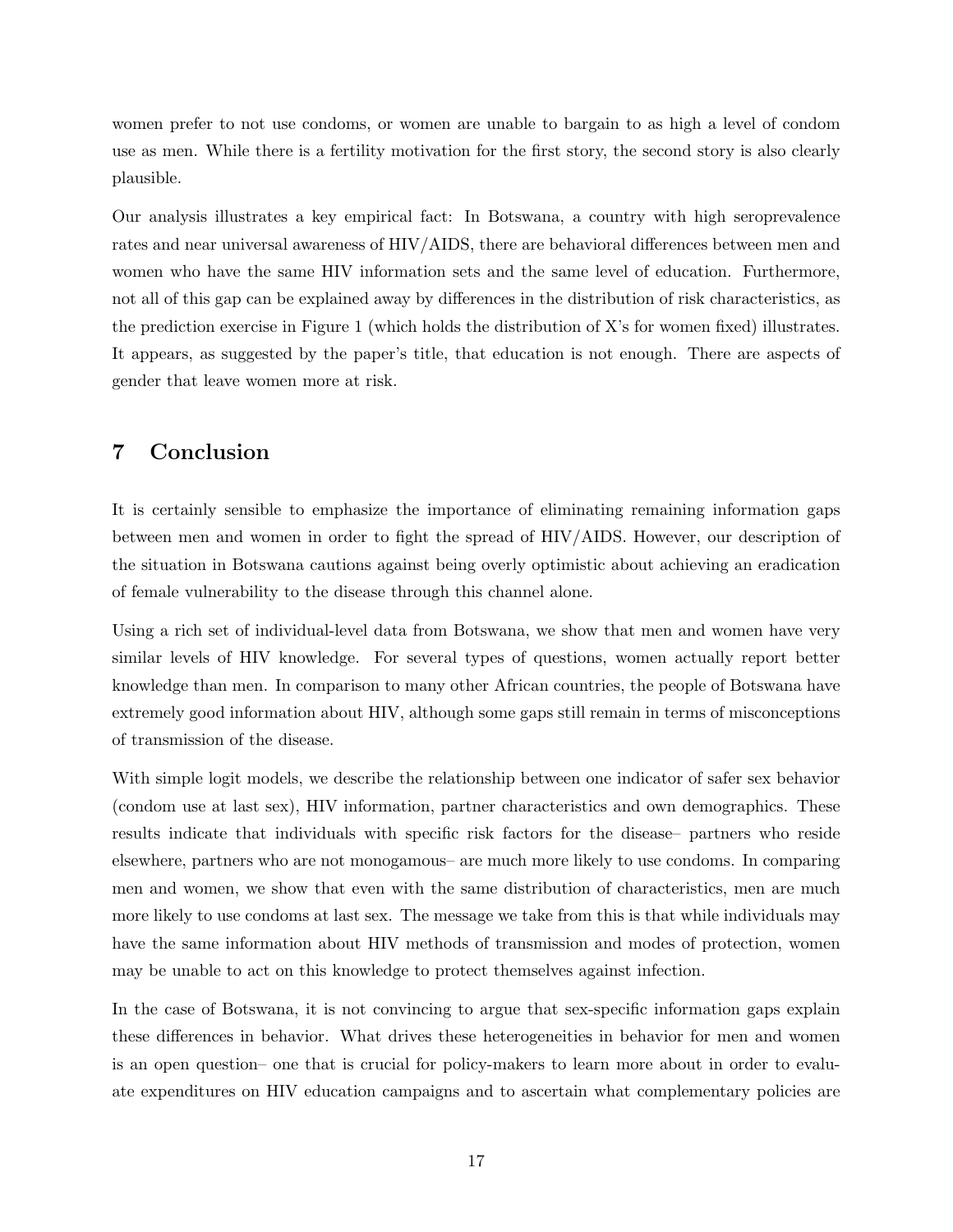necessary to successfully encourage risk-reducing sexual behaviors.

#### References

- Coates, Thomas, The Voluntary HIV-1 Counseling, and Testing Efficacy Study Group, "Efficacy of Voluntary HIV-1 Counselling and Testing in Individuals and Couples in Kenya, Tanzania and Trinidad: a randomised trial," The Lancet, 2000, 356, 103–121.
- Cohen, Barney, "The Emerging Fertility Transition in Sub-Saharan Africa," World Development, 1998, 26 (8), 1431–1461.
- Fairlie, Robert, "An extension of the Blinder-Oaxaca decomposition technique to logit and probit models," January 2006. IZA Discussion Paper No, 1917.
- Farmer, Paul, Women, Poverty, and AIDS: Sex, Drugs, and Structural Violence Series in Health and Social Justice, Common Courage Press, 1996.
- Gersovitz, Mark, "The HIV Epidemic in four African Countries Seen Through The Demographic Health Surveys," Journal of African Economies, 2005, 14 (2), 191–246.
- Glick, Peter and David E. Sahn, "Changes in HIV/AIDS Knowledge And Testing Behavior in Africa: How Much And For Whom?," 2005. Strategies And Analysis For Growth And Access (SAGA) Working Paper.
- Heald, Suzette, "Abstain or Die: The development of HIV/AIDS policy in Botswana," Journal of Biosocial Science, November 2006, 38, 29–41.
- Kamb, Mary L, Martin Fishbein, John M Douglas, and Fen Rhodes et al, "Efficacy of risk-reduction counseling to prevent human immunodeficiency virus," Journal of the American Medical Association, 1998, 289, 1161–1168.
- Levinsohn, James and Justin McCrary, "HIV Seroprevalence in Botswana," 2006. Ford School of Public Policy, University of Michigan.
- MacPhail, Catherine, B.G. Williams, and C. Campbell, "Relative Risk Of HIV infection among young men and women in a South African township," AIDS, 2002, 13, 331–342.
- Martin, H. Gayle, "A Comparative Analysis of the Financing of HIV/AIDS Programmes in Botswana, Lesotho, Mozambique, South Africa, Swaziland and Zimbabwe," Technical Report, Human Sciences Research Council 2003.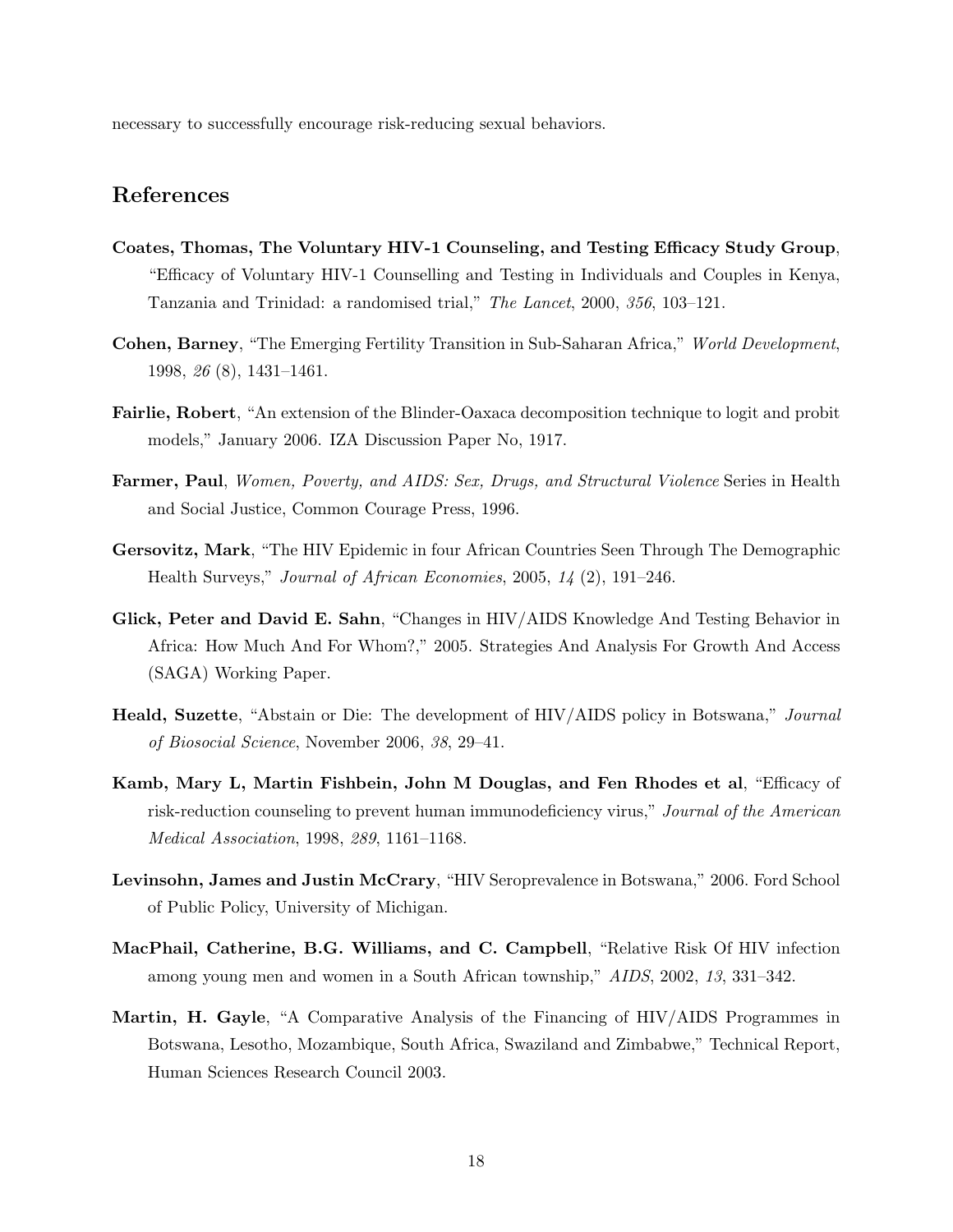- Nnko, S., JT Boerma, M. Urassa, G. Mwaluko, and B. Zaba, "Secretive females or swaggering males? An assessment of the quality of sexual partnership reporting in rural Tanzania," Social Science and Medicine, July 2004, 59 (2), 299–310.
- Office, Central Statistics, "Botswana AIDS Impact Survey 2001," Technical Report, Government of Botswana, Private Bag 0024, Gaberone, Botswana 2002.
- UNAIDS, UNFPA and UNIFEM, "Women and HIV/AIDS: Confronting the crisis," Technical Report, UNAIDS 2004.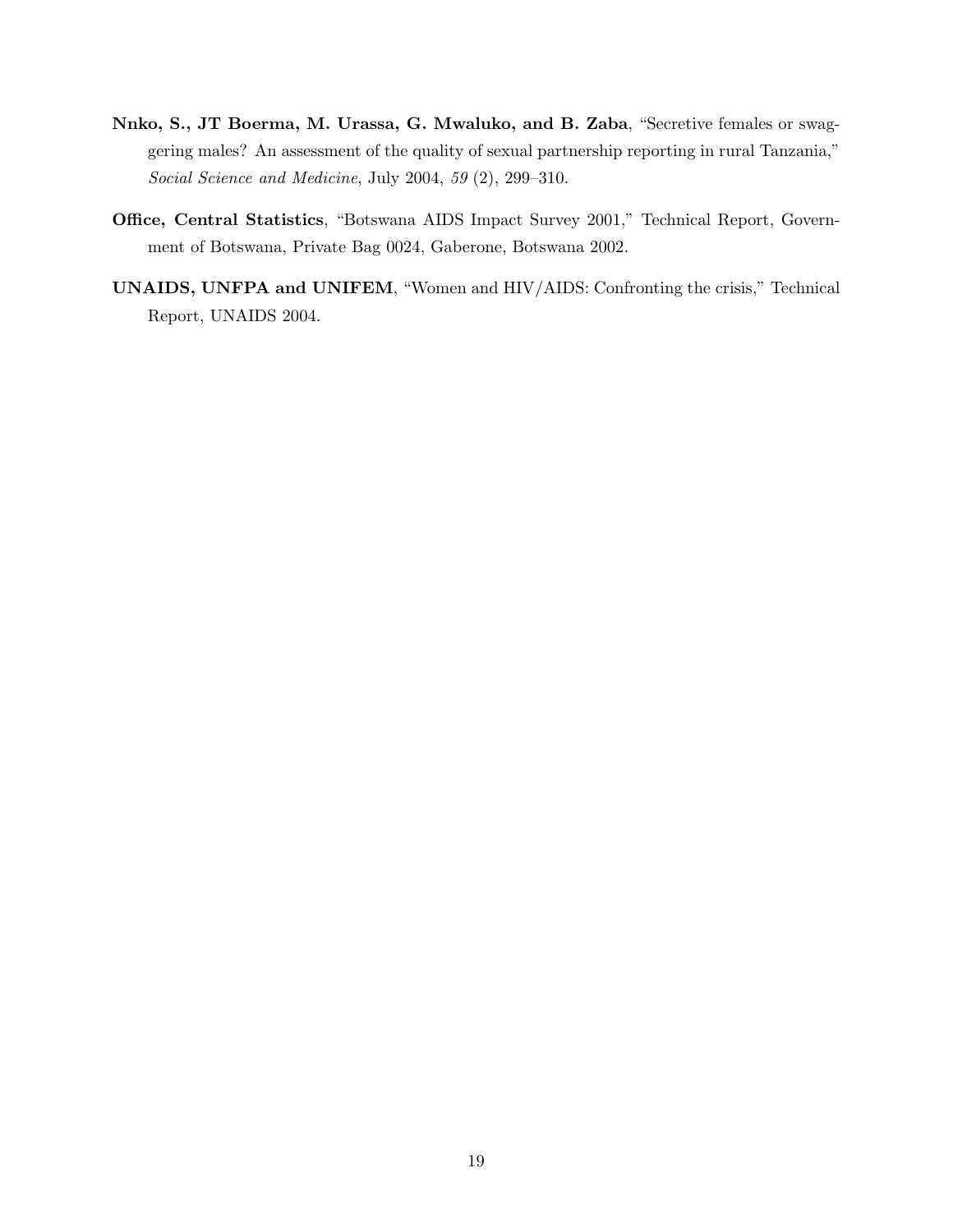

Figure 1: Differences in predictions of condom use for women

Graph shows predicted probabilities of condom use at last sex for women, given their own X-characteristics and male  $\hat{\beta}'s$  from the logit model of condom use at last sex. These logit model were run over the full sample of men and women in BAIS 2. The predictions are plotted on the y-axis against female predictions using female  $\hat{\beta}'s$  from the same logit model on the x-axis. The 45 degree line is a reference point.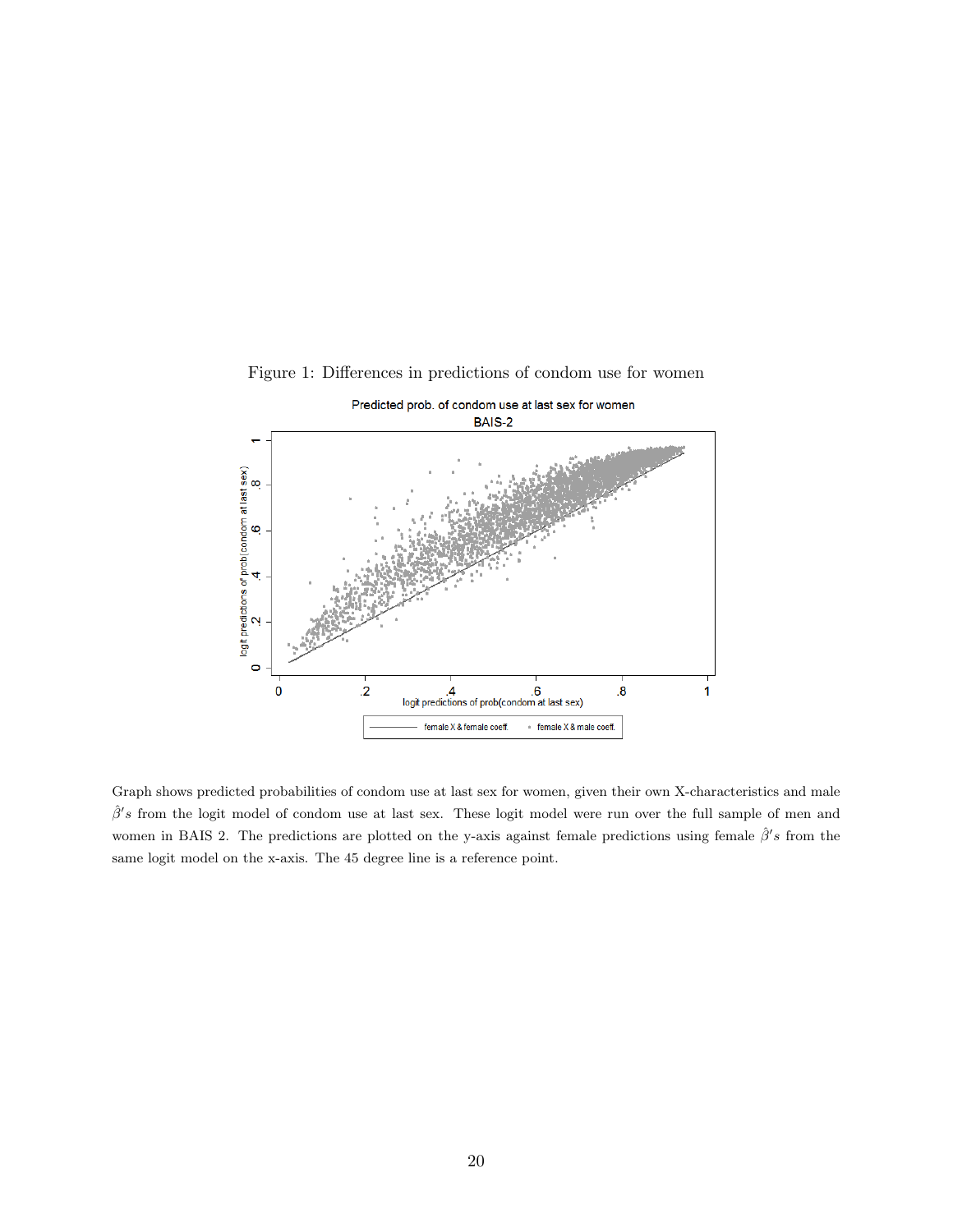| Country    | Group          | $(1)$ Heard of    | (2)<br>Less risk | $(3)$ Less risk | Healthy<br>(4)    | (5)<br>Any risk | (6)<br>Any               | $(7)$ MTCT?       |
|------------|----------------|-------------------|------------------|-----------------|-------------------|-----------------|--------------------------|-------------------|
|            |                | HIV?              | w.<br>$con-$     | being mono-     | person can be     | meal-<br>w.     | $_{\rm risk}$<br>w.      |                   |
|            |                |                   | $doms?***$       | gamous?*        | $HIV+?$           | sharing?        | witchcraft?              |                   |
| Burkina    | Urban men      | 100               | 79               | $82\,$          | 88                | 17              | $\sqrt{24}$              | 91                |
| Faso 2003  | Urban women    | 99                | 70               | $80\,$          | 80                | 27              |                          | 82                |
|            | Rural men      | 95                | 59               | 73              | 63                | 46              | 46                       | $68\,$            |
|            | Rural women    | 95                | 42               | 58              | 48                | 70              | $\sim$                   | 55                |
| Ghana      | Urban men      | 100               | 84               | 93              | 90                | $15\,$          | $33\,$                   | 90                |
| 2003       | Urban women    | 100               | 77               | 89              | 87                | $18\,$          | 49                       | 85                |
|            | Rural men      | 99                | 80               | 88              | 83                | 33              | 47                       | $82\,$            |
|            | Rural women    | 97                | 69               | 83              | 73                | $38\,$          | 58                       | $71\,$            |
| Kenya      | Urban men      | 100               | 79               | 92              | $\boldsymbol{93}$ | $12\,$          |                          | 93                |
| $\,2003\,$ | Urban women    | 99                | 69               | 85              | 91                | $19\,$          |                          | $\rm 91$          |
|            | Rural men $\,$ | 99                | 69               | 87              | $89\,$            | $23\,$          |                          | 87                |
|            | Rural women    | 98                | 58               | 79              | 83                | $32\,$          | $\overline{\phantom{a}}$ | 86                |
| Nigeria    | Urban men      | 99                | 68               | $82\,$          | 80                | $34\,$          | 43                       | 67                |
| 2003       | Urban women    | 95                | 58               | 73              | 69                | 41              | 49                       | 66                |
|            | Rural men      | 96                | 58               | 78              | 67                | $48\,$          | 50                       | $62\,$            |
|            | Rural women    | 82                | $38\,$           | 53              | 45                | 62              | 66                       | 45                |
| Tanzania   | Urban men      | 100               | 74               | 91              | 92                | $12\,$          | $10\,$                   | 91                |
| 2003       | Urban women    | 100               | $72\,$           | $89\,$          | $88\,$            | $16\,$          | $15\,$                   | $\boldsymbol{93}$ |
|            | Rural men      | 100               | 75               | 87              | 81                | $22\,$          | 11                       | 81                |
|            | Rural women    | 99                | 65               | 85              | 73                | $\sqrt{28}$     | 19                       | 79                |
| Zambia     | Urban men      | 100               | $81\,$           | 88              | 96                |                 |                          | $86\,$            |
| 2001/2002  | Urban women    | $\boldsymbol{99}$ | 80               | 89              | 96                |                 |                          | 90                |
|            | Rural men      | 99                | 75               | 87              | 86                |                 |                          | $85\,$            |
|            | Rural women    | 96                | 66               | $82\,$          | 78                |                 |                          | 83                |

Table 1: HIV knowledge in <sup>a</sup> selection of African countries (%)

Summary statistics from MeasureDHS: HIV/AIDS Survey Indicators Database at http://www.measuredhs.com. Cells are sample %'s of men/women (15-49 yrs)answering "yes" (columns 1,2,3,4,7) or "no" (columns 5,6). \*\* information for Zambia for this question taken from Table 1, Glick and Sahn (2005).\*In most surveys, question was about "being faithful to one partner", or "avoid multiple partners" or both. In (7), MTCT is Mother to Child transmission.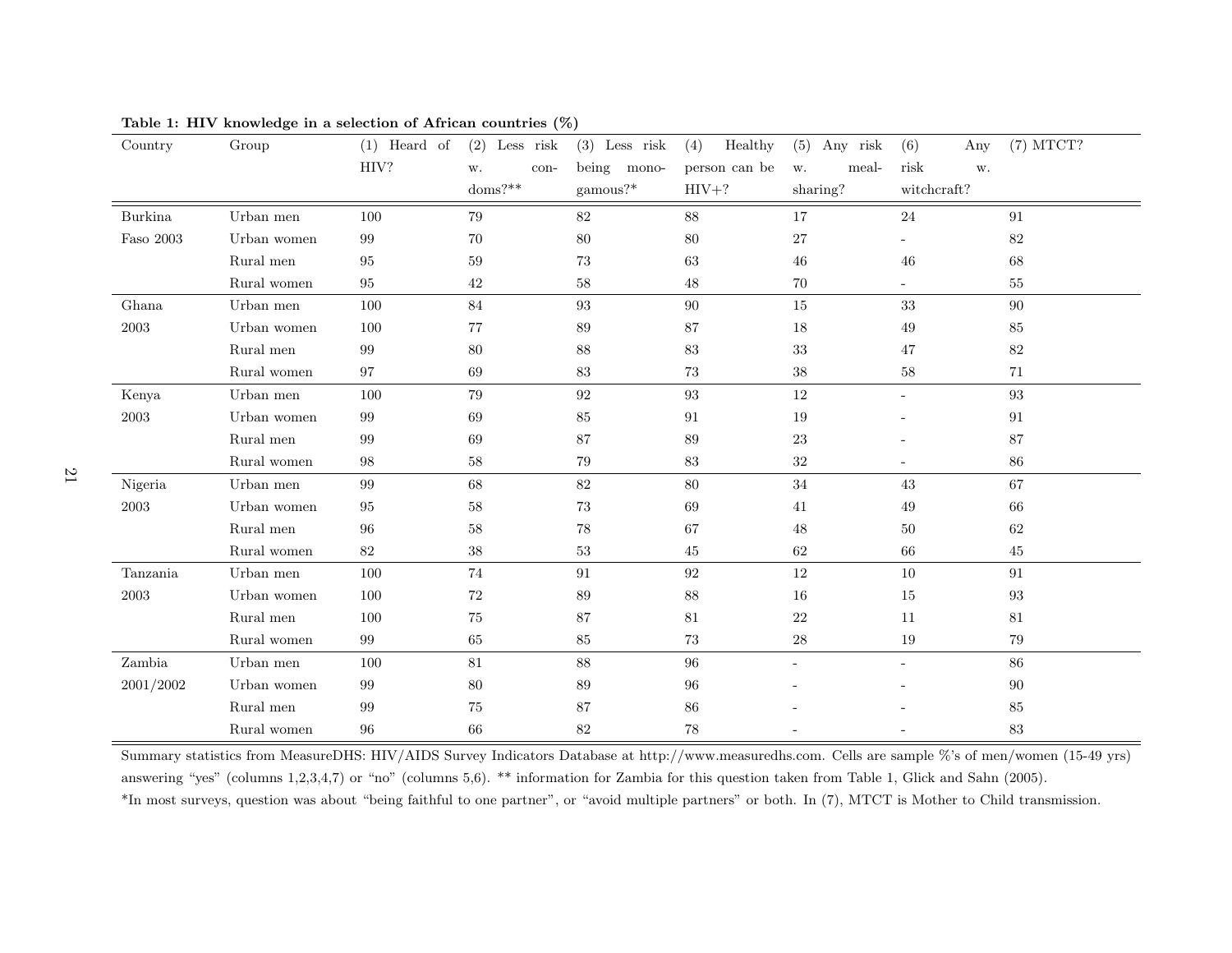|                                     | BAIS 1   | BAIS <sub>2</sub> |
|-------------------------------------|----------|-------------------|
| Panel A: Entire sample              |          |                   |
| N observations                      | 7751     | 28200             |
| ${\cal N}$ households               | 1782     | 7594              |
| Age                                 | 24.382   | 25.671            |
|                                     | (19.738) | (20.383)          |
| Age less than 10                    | 0.266    | 0.258             |
| Age 10 to 19                        | 0.241    | 0.208             |
| Age $20$ to $29$                    | 0.177    | 0.191             |
| Age $30$ to $39$                    | 0.112    | 0.125             |
| Age $40$ to $49$                    | 0.079    | 0.082             |
| Age $50$ to $59$                    | 0.045    | 0.051             |
| Age 60 years and above              | 0.080    | 0.086             |
| $\rm Male$                          | 0.471    | 0.472             |
| Urban area                          | 0.548    | 0.537             |
| Resident of Gaborone                | 0.097    | 0.100             |
| Hh size                             | 4.454    | 3.736             |
|                                     | (3.113)  | (2.823)           |
| Panel B: Subsample of adults        |          |                   |
| N observations                      | 3901     | 15150             |
| Age at first marriage               | 26.588   | 26.635            |
|                                     | (7.731)  | (7.599)           |
| Age at first $sex*$                 | 18.967   | 18.459            |
|                                     | (3.264)  | (4.037)           |
| Married/living together             | 0.451    | 0.490             |
| Divorced/separated                  | 0.026    | 0.028             |
| Widow                               | 0.077    | 0.075             |
| Never married/never living together | 0.45     | 0.41              |
| Years of education                  | 8.360    | 8.964             |
|                                     | (3.450)  | (3.561)           |
| Non-formal education                | 0.022    | 0.013             |
| Primary education                   | 0.408    | 0.339             |
| Secondary education                 | 0.436    | 0.454             |
| Tertiary education                  | 0.133    | 0.195             |
| Respondent can read easily          | 0.672    | 0.666             |

Table 2: Descriptive statistics from BAIS 1 and BAIS 2

Notes:Summary statistics are presented as weighted means or proportions. Standard deviations for continuous variables in parentheses. Statistics in Panel A are calculated on the full sample of individuals, while statistics in Panel B are calculated over the subset of individuals at least 20 yrs old. \* is only calculated over the subset of individuals who consented to answered this question in the individual level survey: 2195 in BAIS-1 and 9340 in BAIS-2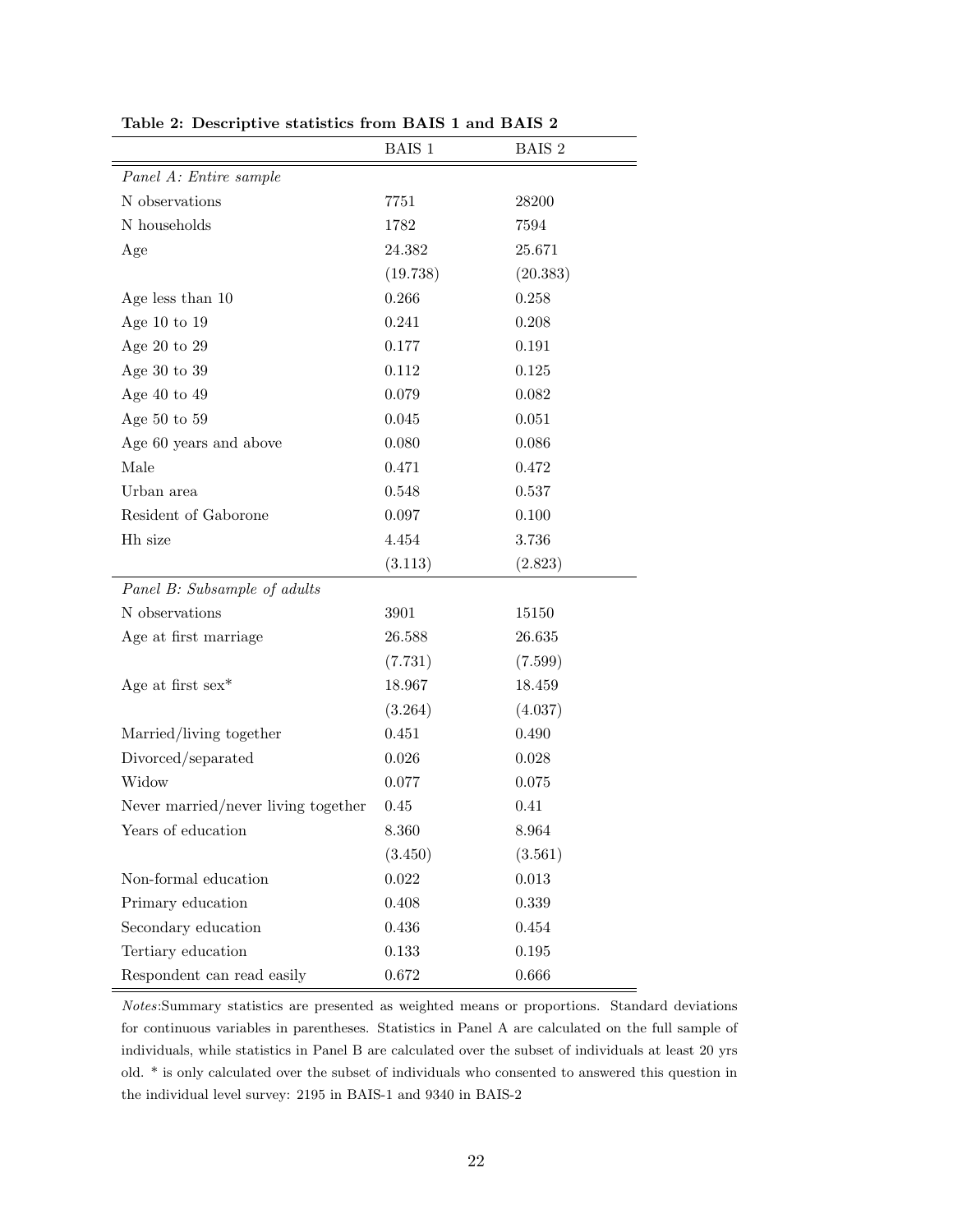| Group                 | Wave                  |            | $(1)$ Ever heard of $(2)$ Condoms re- | $(3)$ Monogamy      | $(4)$ Healthy | $(5)$ Get HIV by | $(6)$ Get HIV by | $(7)$ Mother can |
|-----------------------|-----------------------|------------|---------------------------------------|---------------------|---------------|------------------|------------------|------------------|
|                       |                       | HIV?       | duce risk?                            | reduces risk?       | person can be | sharing meals?   | witchcraft?      | HIV to<br>pass   |
|                       |                       |            |                                       |                     | $HIV+?$       |                  |                  | child?           |
| Urban                 | $BAIS-1$              | 0.96       | 0.89                                  | 0.84                | 0.78          | 0.41             | $0.23\,$         | 0.88             |
| Women                 |                       | 1,121      | 1074                                  | 1,083               | 1,083         | 1,080            | 1,082            | 1,083            |
|                       | BAIS-2                | $0.95\,$   | 0.88                                  | $0.86\,$            | $0.85\,$      | $0.32\,$         | $0.21\,$         | $\rm 0.91$       |
|                       |                       | 4,987      | 4,760                                 | 4,748               | 4,761         | 4,753            | 4,756            | 4,758            |
| Urban                 | BAIS-1                | 0.94       | $0.88\,$                              | 0.84                | 0.77          | $0.45\,$         | 0.27             | 0.83             |
| Men                   |                       | 933        | 878                                   | 880                 | 881           | 879              | 881              | 881              |
|                       | BAIS-2                | 0.96       | 0.89                                  | 0.86                | 0.86          | 0.36             | $0.22\,$         | 0.86             |
|                       |                       | 4,120      | 3,951                                 | 3,946               | 3,952         | 3,942            | 3,942            | 3,944            |
| Rural                 | $\rm_{BAIS\text{-}1}$ | 0.94       | 0.87                                  | 0.85                | 0.67          | $0.45\,$         | 0.26             | 0.81             |
| Women                 |                       | 1,016      | $\boldsymbol{953}$                    | 952                 | 953           | 952              | 953              | 952              |
|                       | BAIS-2                | 0.91       | 0.83                                  | 0.82                | 0.77          | 0.48             | $0.30\,$         | 0.87             |
|                       |                       | 3,048      | 2,771                                 | 2,771               | 2,774         | 2,767            | 2,767            | 2,772            |
| Rural                 | $\rm_{BAIS\text{-}1}$ | 0.90       | 0.86                                  | 0.83                | 0.64          | 0.53             | 0.29             | 0.73             |
| Men                   |                       | 862        | 776                                   | 774                 | 777           | 775              | 776              | 776              |
|                       | BAIS-2                | 0.90       | $0.81\,$                              | 0.82                | 0.72          | $0.55\,$         | $0.30\,$         | 0.78             |
|                       |                       | 2,594      | 2,309                                 | 2,308               | 2,313         | 2,310            | 2,308            | 2,310            |
| All                   | BAIS-1                | 0.938      | 0.877                                 | 0.838               | 0.726         | 0.452            | 0.257            | 0.822            |
|                       |                       | 3,932      | 3,681                                 | 3,689               | 3,694         | 3,686            | 3,692            | 3,692            |
|                       | $BAIS-2$              | 0.933      | 0.859                                 | 0.844               | 0.813         | 0.406            | 0.251            | 0.865            |
|                       |                       | 14,749     | 13,791                                | 13,773              | 13,800        | 13,772           | 13,773           | 13,784           |
| Sig. diff. over time? |                       | $\rm {no}$ | yes                                   | $\operatorname{no}$ | yes           | yes              | $\rm no$         | yes              |

Table 3: Share of sample with knowledge of HIV risks and prevention methods

Notes: Each subgroup-variable cell contains the person weighted mean and total responses to questions with YES/NO (question (1)) or

YES/NO/DNK (all other questions) responses. (1)-(4) and (7) are coded as 1 for a YES response; (5) and (6) are coded as 1 for a YES or DNK response.

The significant difference over time is at the  $1\%$  level.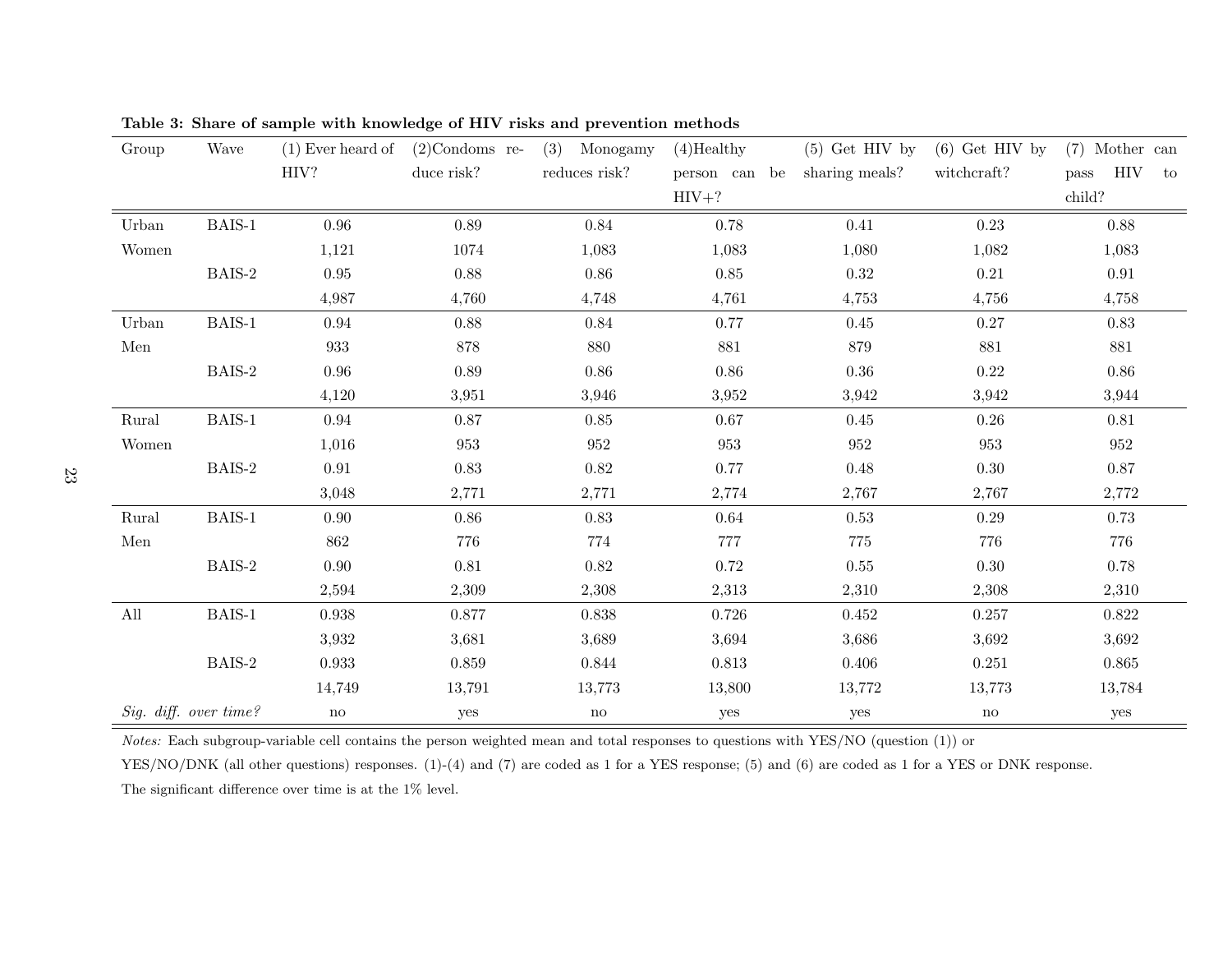| Variable           | $(1)$ Ever heard of | $(2)$ Reduce        |       | (3)          | Reduce | (4)       | Healthy   | HIV risk in<br>(5) | (6)             | <b>HIV</b> | $(7)$ MTCT? <sup>a</sup> |
|--------------------|---------------------|---------------------|-------|--------------|--------|-----------|-----------|--------------------|-----------------|------------|--------------------------|
|                    | HIV?                | risk                | using | risk         | being  | person    | be<br>can | meal-sharing? $b$  | risk            | through    |                          |
|                    |                     | $\,$ condoms?" $\,$ |       | monogamous?" |        | $HIV+a$   |           |                    | witchcraft? $b$ |            |                          |
| Male               | 0.028               | 0.005               |       | 0.003        |        | $-0.012$  |           | 0.060              | $-0.004$        |            | $-0.044$                 |
|                    | (0.011)             | (0.019)             |       | (0.022)      |        | (0.020)   |           | (0.029)            | (0.025)         |            | (0.018)                  |
| Age 20 to 29       | 0.035               | 0.050               |       | 0.046        |        | 0.069     |           | 0.011              | 0.015           |            | 0.060                    |
|                    | (0.010)             | (0.013)             |       | (0.013)      |        | (0.013)   |           | (0.017)            | (0.015)         |            | (0.014)                  |
| Age $30$ to $39$   | 0.076               | 0.056               |       | 0.062        |        | 0.069     |           | 0.038              | 0.042           |            | 0.067                    |
|                    | (0.012)             | (0.014)             |       | (0.016)      |        | (0.015)   |           | (0.020)            | (0.018)         |            | (0.015)                  |
| Age 40 to 49       | 0.084               | 0.055               |       | 0.096        |        | 0.114     |           | 0.037              | 0.040           |            | 0.081                    |
|                    | (0.015)             | (0.016)             |       | (0.019)      |        | (0.019)   |           | (0.022)            | (0.020)         |            | (0.017)                  |
| Age 50 and above   | 0.110               | $0.031\,$           |       | 0.082        |        | 0.100     |           | 0.072              | 0.000           |            | 0.084                    |
|                    | (0.017)             | (0.017)             |       | (0.020)      |        | (0.020)   |           | (0.026)            | (0.024)         |            | (0.018)                  |
| Male*age 20 to 29  | 0.001               | $-0.046$            |       | $-0.002$     |        | $-0.008$  |           | 0.016              | $-0.027$        |            | $-0.022$                 |
|                    | (0.015)             | (0.019)             |       | (0.020)      |        | (0.022)   |           | (0.026)            | (0.024)         |            | (0.019)                  |
| Male*age 30 to 39  | $-0.030$            | $-0.065$            |       | $-0.010$     |        | $0.031\,$ |           | 0.008              | $-0.031$        |            | $-0.040$                 |
|                    | (0.018)             | (0.023)             |       | (0.025)      |        | (0.027)   |           | (0.032)            | (0.029)         |            | (0.021)                  |
| Male*age40 to $49$ | $-0.028$            | $-0.051$            |       | $-0.020$     |        | $-0.025$  |           | 0.044              | $-0.031$        |            | $-0.032$                 |
|                    | (0.024)             | (0.027)             |       | (0.030)      |        | (0.033)   |           | (0.037)            | (0.034)         |            | (0.026)                  |
| $Male*age 50 up$   | $-0.022$            | $-0.051$            |       | 0.036        |        | $-0.020$  |           | $-0.028$           | $-0.016$        |            | $-0.015$                 |
|                    | (0.027)             | (0.029)             |       | (0.036)      |        | (0.036)   |           | (0.045)            | (0.039)         |            | (0.028)                  |

#### Table 4: Logits of selected HIV information questions

continued on next page...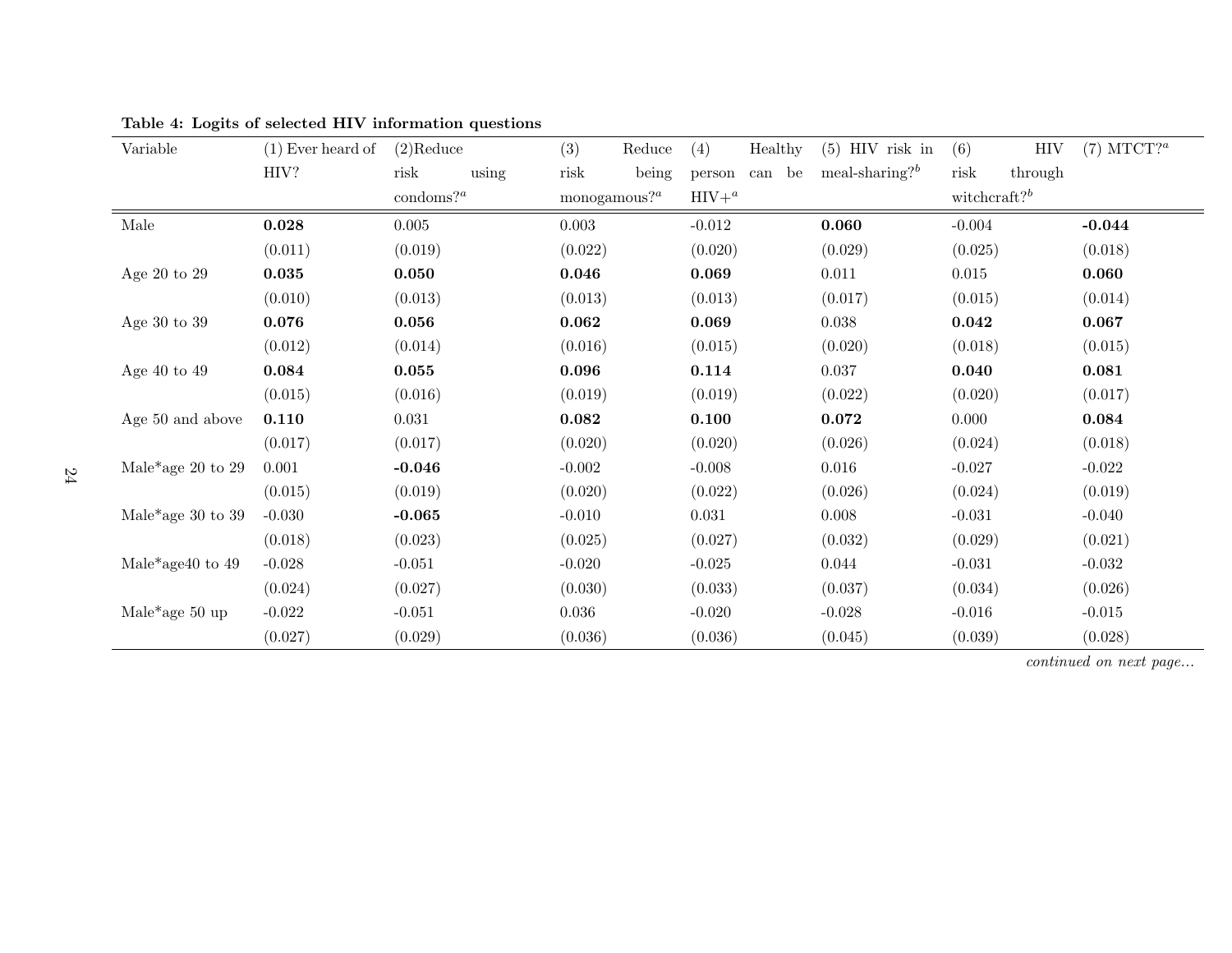| Variable               | $(1)$ Ever heard of  | $(2)$ Reduce        |       | (3)                          | Reduce | (4)          | Healthy |    | $(5)$ HIV risk in | (6)             | <b>HIV</b> | $(7)$ MTCT? <sup>a</sup> |
|------------------------|----------------------|---------------------|-------|------------------------------|--------|--------------|---------|----|-------------------|-----------------|------------|--------------------------|
|                        | HIV?                 | risk                | using | risk                         | being  | person       | can     | be | meal-sharing $^b$ | risk            | through    |                          |
|                        |                      | $\,$ condoms?" $\,$ |       | monogamous? $\phantom{}^{a}$ |        | $HIV+a$      |         |    |                   | witchcraft? $b$ |            |                          |
| Yrs of education       | $\boldsymbol{0.020}$ | 0.012               |       | 0.011                        |        | 0.029        |         |    | $-0.050$          | $-0.023$        |            | 0.024                    |
|                        | (0.001)              | (0.002)             |       | (0.002)                      |        | (0.002)      |         |    | (0.002)           | (0.002)         |            | (0.002)                  |
| Male*yrs of education  | $-0.004$             | 0.003               |       | 0.000                        |        | 0.000        |         |    | 0.000             | 0.001           |            | 0.001                    |
|                        | (0.002)              | (0.002)             |       | (0.003)                      |        | (0.003)      |         |    | (0.003)           | (0.003)         |            | (0.002)                  |
| Married/cohabit        | $0.001\,$            | 0.016               |       | 0.016                        |        | 0.019        |         |    | 0.022             | 0.006           |            | 0.006                    |
|                        | (0.010)              | (0.011)             |       | (0.012)                      |        | (0.012)      |         |    | (0.014)           | (0.013)         |            | (0.012)                  |
| Male*married/cohabit   | 0.014                | 0.002               |       | $-0.009$                     |        | 0.025        |         |    | $-0.060$          | $-0.014$        |            | 0.010                    |
|                        | (0.016)              | (0.018)             |       | (0.021)                      |        | (0.021)      |         |    | (0.023)           | (0.022)         |            | (0.017)                  |
| Working                | 0.005                | 0.023               |       | 0.001                        |        | 0.052        |         |    | 0.024             | $-0.027$        |            | 0.029                    |
|                        | (0.011)              | (0.011)             |       | (0.011)                      |        | (0.012)      |         |    | (0.014)           | (0.013)         |            | (0.012)                  |
| $\text{Male*}$ working | 0.012                | $-0.010$            |       | 0.031                        |        | $-0.011$     |         |    | 0.002             | 0.020           |            | $-0.012$                 |
|                        | (0.014)              | (0.017)             |       | (0.018)                      |        | (0.020)      |         |    | (0.022)           | (0.022)         |            | (0.017)                  |
| Urban                  | 0.014                | 0.016               |       | 0.030                        |        | 0.035        |         |    | $-0.056$          | $-0.037$        |            | $-0.003$                 |
|                        | (0.006)              | (0.010)             |       | (0.010)                      |        | (0.010)      |         |    | (0.012)           | (0.012)         |            | (0.010)                  |
| $Male*urban$           | 0.009                | 0.011               |       | $-0.014$                     |        | 0.018        |         |    | 0.009             | 0.024           |            | 0.005                    |
|                        | (0.009)              | (0.014)             |       | (0.014)                      |        | (0.014)      |         |    | (0.018)           | (0.017)         |            | (0.012)                  |
| Log-Likelihood         | $-2268.4612$         | $-4462.8707$        |       | $-5071.0626$                 |        | $-4857.0816$ |         |    | $-7184.5302$      | $-6378.0189$    |            | $-3894.6147$             |
| Proportion $y_i = 1$   | 0.943                | 0.876               |       | 0.847                        |        | 0.835        |         |    | 0.361             | 0.227           |            | 0.882                    |
| Observations           | 13015                | 12266               |       | 12248                        |        | 12275        |         |    | 12249             | 12253           |            | 12262                    |

Table <sup>4</sup> (continued): Logits of selected HIV information questions

 $Notes:$   $Bold$  is significant at  $1\%$  or  $5\%$  level. Table gives marginal effects for coefficients from (weighted) logit models of HIV information questions. S.e.'s (parentheses) are clustered at the household level and calculated by the delta method. Each person answering NO in column  $(1)$  skipped questions in columns  $(2)-(7)$ . <sup>a</sup> questions in which  $y_i = 1$  when the answer is YES;  $y_i = 0$  if NO or DNK. <sup>b</sup> questions in which  $y_i = 1$  when the answer is YES or DNK;  $y_i = 0$  if NO. Working  $= 1$  if individual reports working at least 1 hour in week prior to the survey. Urban <sup>=</sup> 1 if in urban area or urban village. Not every respondent replies to each question, which is whythe total N changes in each column.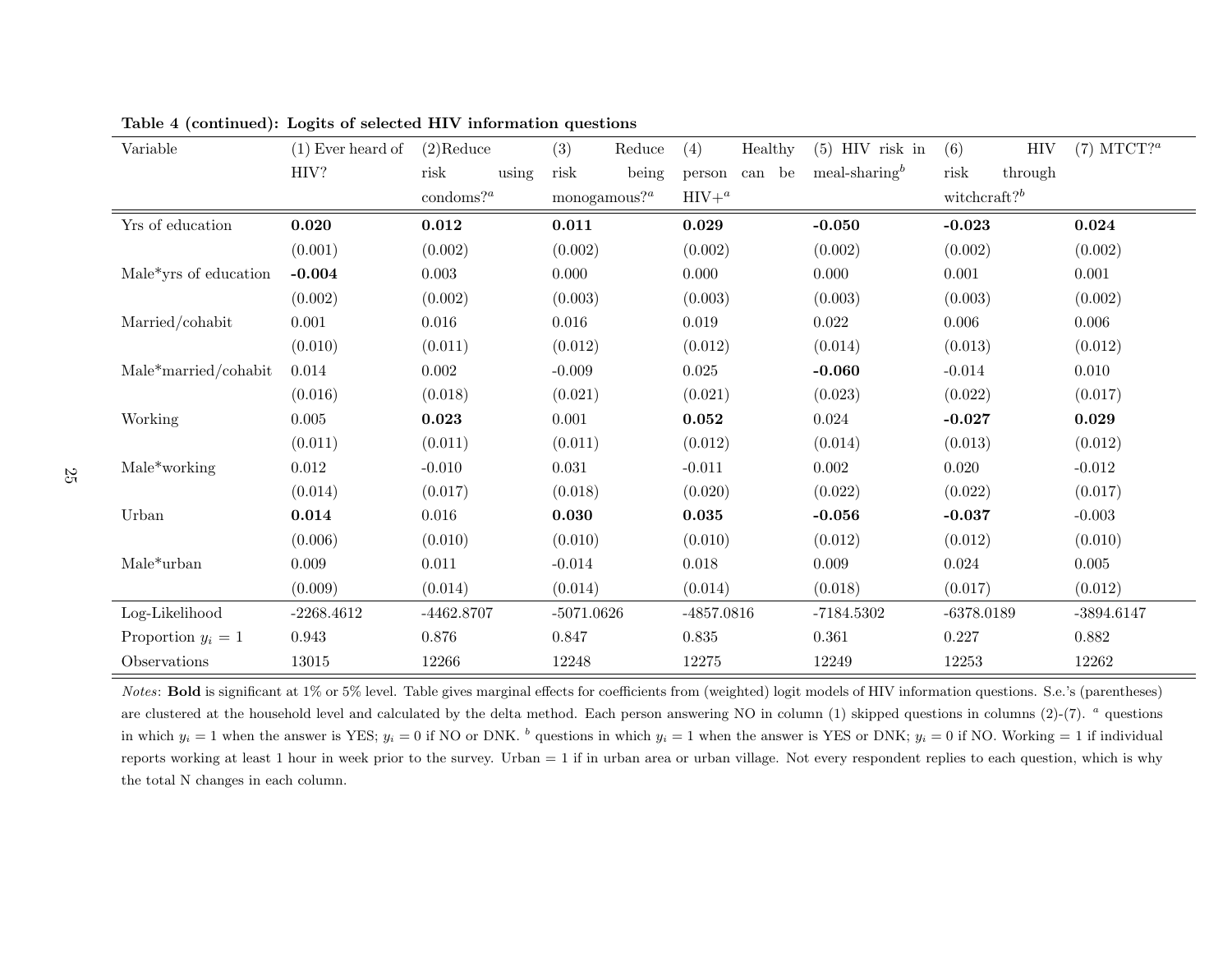|                                       | Full sample |           |              | Sample w. 1 partner |                    |              |
|---------------------------------------|-------------|-----------|--------------|---------------------|--------------------|--------------|
| BAIS-2                                | Men         | Women     | sig. dif?    | Men                 | Women              | sig. dif?    |
| Risk behaviors                        |             |           |              |                     |                    |              |
| num. partners last yr (if $>0$ )      | 1.395       | $1.109\,$ | $\mathbf{y}$ |                     |                    |              |
|                                       | (0.023)     | (0.009)   |              |                     |                    |              |
| condom use first sex*                 | 0.729       | 0.658     | $\mathbf y$  | 0.674               | 0.630              | $\mathbf{y}$ |
|                                       | (0.006)     | (0.007)   |              | (0.009)             | (0.007)            |              |
| condom use last $sex*$                | 0.708       | 0.625     | $\mathbf y$  | 0.644               | 0.595              | $\mathbf{y}$ |
|                                       | (0.007)     | (0.007)   |              | (0.009)             | (0.007)            |              |
| Individual HIV knowledge              |             |           |              |                     |                    |              |
| Had HIV info recently?                | 0.746       | 0.703     | $\mathbf y$  | 0.745               | 0.703              | у            |
|                                       | (0.007)     | (0.007)   |              | (0.008)             | (0.007)            |              |
| Can condoms protect?                  | 0.914       | 0.917     | $\mathbf n$  | 0.911               | 0.915              | $\mathbf n$  |
|                                       | (0.005)     | (0.004)   |              | (0.005)             | (0.004)            |              |
| Can monogamy protect?                 | 0.890       | 0.881     | $\mathbf n$  | 0.899               | 0.883              | y(5%)        |
|                                       | (0.005)     | (0.005)   |              | (0.006)             | (0.005)            |              |
| Can healthy person be $HIV+?$         | $\,0.902\,$ | 0.881     | $\mathbf{y}$ | $0.902\,$           | 0.879              | у            |
|                                       | (0.005)     | (0.005)   |              | (0.005)             | (0.005)            |              |
| Can HIV be transmitted by mosquitos?  | 0.440       | 0.459     | $\mathbf n$  | $0.435\,$           | 0.456              | $\mathbf n$  |
|                                       | (0.008)     | (0.007)   |              | (0.009)             | (0.007)            |              |
| Can HIV be transmitted by meals?      | 0.362       | 0.326     | $\mathbf y$  | 0.361               | 0.328              | $\mathbf{y}$ |
|                                       | (0.008)     | (0.007)   |              | (0.009)             | (0.007)            |              |
| Can HIV be transmitted by witchcraft? | 0.203       | 0.212     | $\mathbf n$  | 0.205               | 0.215              | $\mathbf n$  |
|                                       | (0.007)     | (0.006)   |              | (0.007)             | (0.006)            |              |
| Can HIV be transmitted MTC?           | 0.905       | 0.941     | $\mathbf{y}$ | 0.904               | 0.940              | $\mathbf{y}$ |
|                                       | (0.005)     | (0.003)   |              | (0.005)             | (0.004)            |              |
|                                       |             |           |              |                     | cont. on next page |              |

Table 5 : Means of sexual risk behavior variables, own and partner characteristics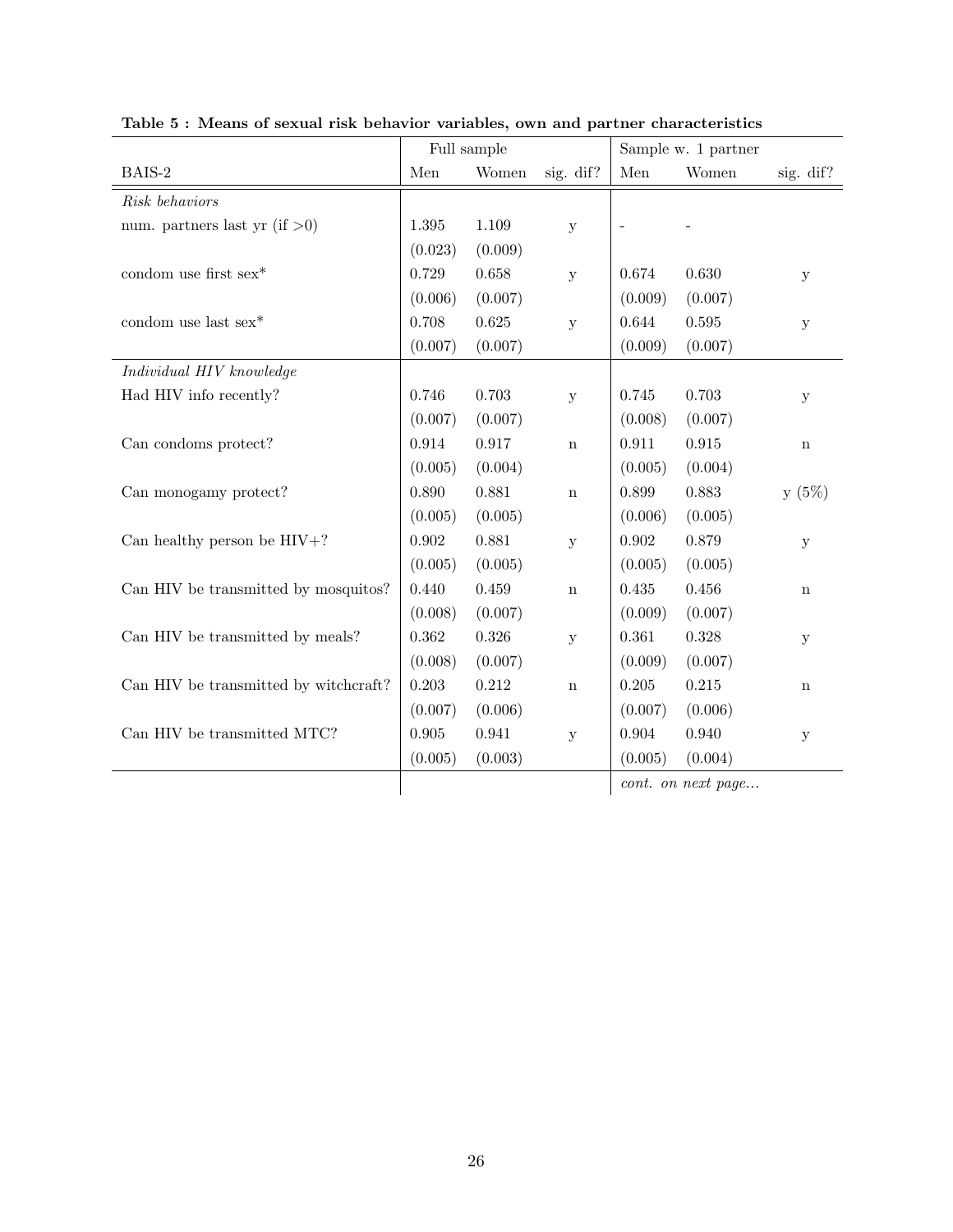|                                     |           | Full sample |             | Sample w. 1 partner |         |              |  |
|-------------------------------------|-----------|-------------|-------------|---------------------|---------|--------------|--|
| BAIS-2                              | Men       | Women       | sig. dif?   | Men                 | Women   | sig. dif?    |  |
| $Own/partner$ characteristics       |           |             |             |                     |         |              |  |
| multiple partners?                  | 0.193     | $0.078\,$   | $\mathbf y$ |                     |         |              |  |
|                                     | (0.006)   | (0.004)     |             |                     |         |              |  |
| average age gap*                    | 4.930     | 6.011       | $\mathbf y$ | 5.012               | 6.058   | у            |  |
|                                     | (0.080)   | (0.079)     |             | (0.096)             | (0.086) |              |  |
| partner=live in spouse*             | 0.189     | 0.223       | $\mathbf y$ | 0.267               | 0.256   | $\mathbf n$  |  |
|                                     | (0.006)   | (0.006)     |             | (0.008)             | (0.007) |              |  |
| partner=live in girl/boy friend*    | 0.198     | 0.254       | у           | 0.256               | 0.278   | y(5%)        |  |
|                                     | (0.006)   | (0.006)     |             | (0.008)             | (0.007) |              |  |
| partner=live out girl/boy friend*   | 0.613     | 0.523       | $\mathbf y$ | 0.476               | 0.466   | $\mathbf n$  |  |
|                                     | (0.007)   | (0.007)     |             | (0.009)             | (0.007) |              |  |
| partner has no other partners*      | 0.484     | 0.443       | $\mathbf y$ | 0.599               | 0.485   | $\mathbf{y}$ |  |
|                                     | (0.007)   | (0.007)     |             | (0.009)             | (0.007) |              |  |
| partner may have other partners*    | 0.242     | 0.269       | y           | 0.255               | 0.280   | y(5%)        |  |
|                                     | (0.006)   | (0.006)     |             | (0.008)             | (0.007) |              |  |
| partner does have other partners*   | 0.274     | 0.288       | $\mathbf n$ | 0.147               | 0.235   | $\mathbf{y}$ |  |
|                                     | (0.006)   | (0.006)     |             | (0.006)             | (0.006) |              |  |
| partner/self took alcohol last sex* | $0.132\,$ | 0.104       | у           | $0.097\,$           | 0.090   | $\mathbf n$  |  |
|                                     | (0.005)   | (0.004)     |             | (0.005)             | (0.004) |              |  |
| n (partnerships)                    | 3729      | 4251        |             | 2459                | 3624    |              |  |
| n (individuals)                     | 3055      | 3948        |             | 2459                | 3624    |              |  |

Table 5 (contd): Means of sexual risk behavior variables, own and partner characteristics

Notes:(\*) means calculated over total partnerships (up to three recent partnerships for each individual). The smaller sample of individuals reporting 1 recent sex partner and information on only 1 recent partnership excludes anyone with data on multiple partnerships (785) or reporting more than one recent sex partner (an additional 135 people). The "dif" column indicates whether difference in means across men and women is significantly different from 0, at the 1% (or 5%) level.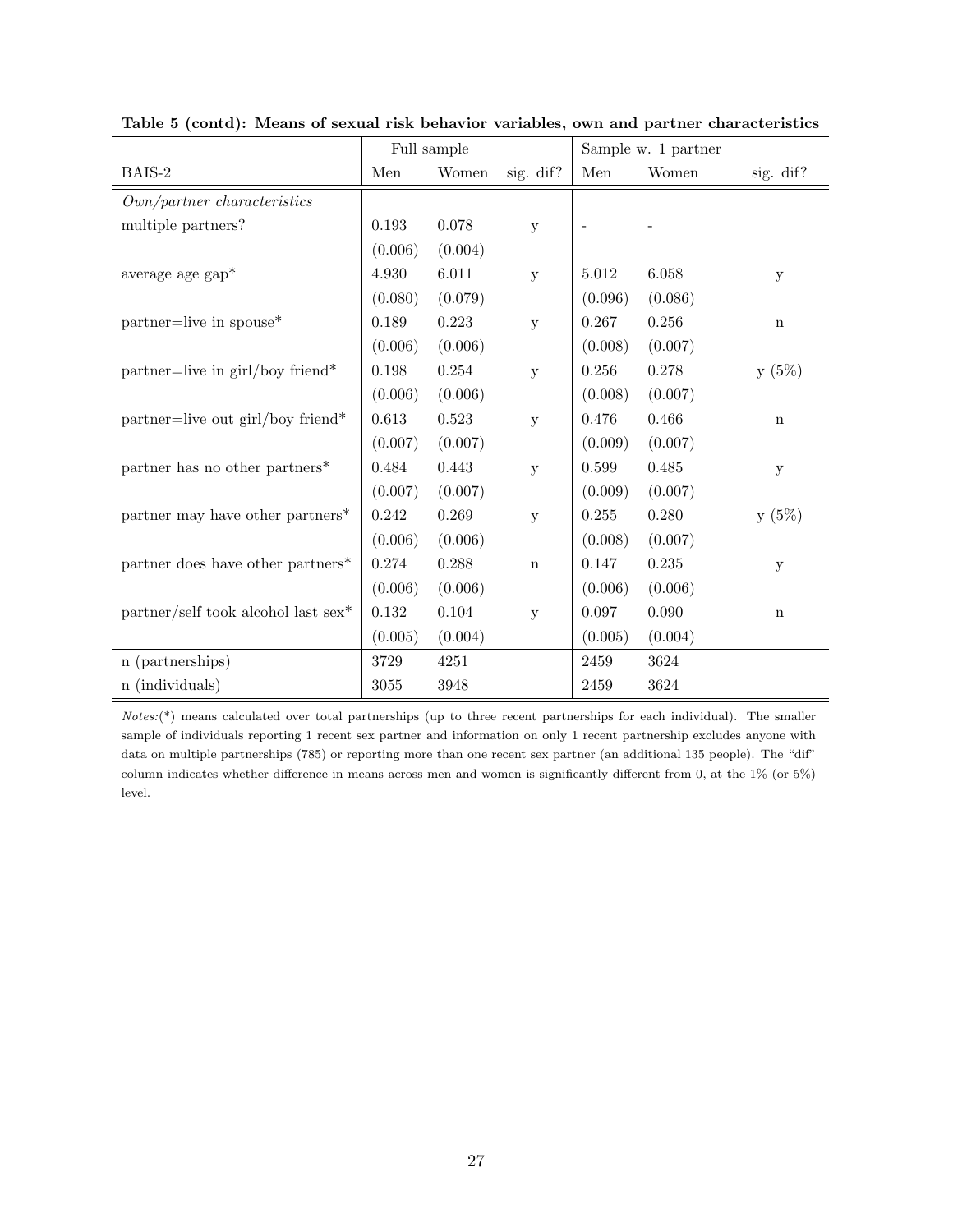|                                                | Full sample              |               | Sample with only 1 partner |               |  |
|------------------------------------------------|--------------------------|---------------|----------------------------|---------------|--|
|                                                | Female $\hat{\beta}$ 's  | Male interac- | Female $\hat{\beta}$ 's    | Male interac- |  |
|                                                |                          | tions         |                            | tions         |  |
| Information variables                          |                          |               |                            |               |  |
| Can healthy person be $HIV+?$                  | 0.057                    | $-0.002$      | 0.050                      | $-0.025$      |  |
|                                                | (0.022)                  | (0.037)       | (0.024)                    | (0.042)       |  |
| Can condoms reduce risk?                       | 0.106                    | 0.032         | 0.124                      | 0.035         |  |
|                                                | (0.022)                  | (0.036)       | (0.026)                    | (0.041)       |  |
| Can HIV/AIDS be transmitted                    | $-0.002$                 | 0.063         | $-0.018$                   | 0.112         |  |
| from mother to child?                          | (0.029)                  | (0.041)       | (0.030)                    | (0.048)       |  |
| Demographics                                   |                          |               |                            |               |  |
| Gender                                         | $\overline{\phantom{a}}$ | 0.124         | $\overline{\phantom{0}}$   | 0.402         |  |
|                                                |                          | (0.100)       |                            | (0.151)       |  |
| Years of education                             | 0.017                    | 0.000         | 0.017                      | $-0.004$      |  |
|                                                | (0.003)                  | (0.004)       | (0.003)                    | (0.004)       |  |
| Own and partner risk characteristics           |                          |               |                            |               |  |
| Individual has multiple partners <sup>a</sup>  | 0.059                    | $-0.064$      | $\overline{a}$             |               |  |
|                                                | (0.023)                  | (0.031)       |                            |               |  |
| Age gap between partners                       | $-0.004$                 | 0.004         | $-0.004$                   | 0.004         |  |
|                                                | (0.001)                  | (0.002)       | (0.001)                    | (0.002)       |  |
| Partner may have other partners                | 0.046                    | $0.016\,$     | 0.050                      | $\,0.019\,$   |  |
|                                                | (0.016)                  | (0.025)       | (0.018)                    | (0.029)       |  |
| Partner does have other partners               | 0.043                    | 0.072         | 0.044                      | 0.073         |  |
|                                                | (0.017)                  | (0.029)       | (0.020)                    | (0.038)       |  |
| Partner is live in girl/boy friend             | 0.117                    | $0.002\,$     | 0.125                      | $-0.020$      |  |
|                                                | (0.019)                  | (0.027)       | (0.021)                    | (0.030)       |  |
| Partner is live out girl/boy friend            | 0.194                    | 0.068         | 0.186                      | $-0.021$      |  |
|                                                | (0.028)                  | (0.042)       | (0.034)                    | (0.053)       |  |
| One/both had alcohol before $sex^b$            | $-0.088$                 | $-0.030$      | $-0.092$                   | $-0.044$      |  |
|                                                | (0.021)                  | (0.031)       | (0.025)                    | (0.040)       |  |
| Log likelihood                                 |                          | $-4105.208$   | $-3322.743$                |               |  |
| $\text{chi}(2)$ test - baseline info coeff*    |                          | 38.255        | 38.386                     |               |  |
| $\text{chi}(2)$ test - info interaction coeff* |                          | 5.460         | 9.470                      |               |  |
| $\text{chi}(2)$ test - all interaction coeff*  |                          | 50.311        | 22.595                     |               |  |
| Observations                                   |                          | 7980          | 6083                       |               |  |

Table 6: Relationship between HIV relevant information and condom use at last sex: marginal effects for BAIS-2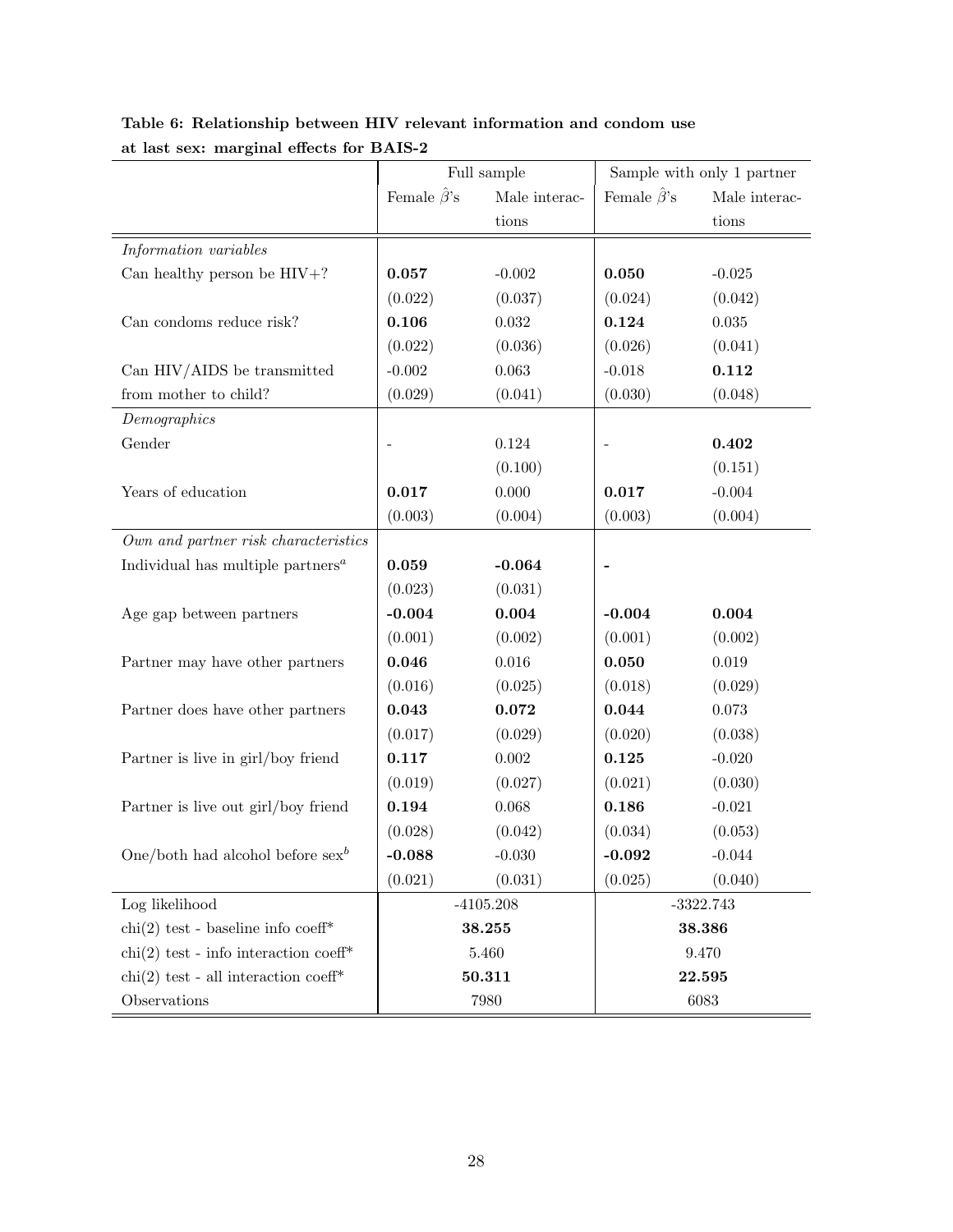Notes: Table gives sample averages of individual marginal effects from logit models, weighted by person weight. Standard errors (parentheses) are calculated by the delta method and clustered at the household level to account for multiple observations in each household.  $y_{ij} = 1$  if condom used by person i at last sex with partner j. Columns (1) and (2) include individuals reporting at least 1 partner in the last year and who have information on all of the X-variable; columns (3) and (4) restrict to those with only 1 partner in last year. Omitted are coefficients on some of the information variables (recent info, mosquitos, witchcraft, sharing meals) , age group, marital status, working status and urban residence.  $a$  is indicator for a person who has more than one partner in past year;  $b$  indicates that one or both partners drank alcohol before first/last sex. Bolded coefficients are significant at 5% or 1% level. \*denotes p-value of chi(2) tests for joint significance of alternate sets of variables.